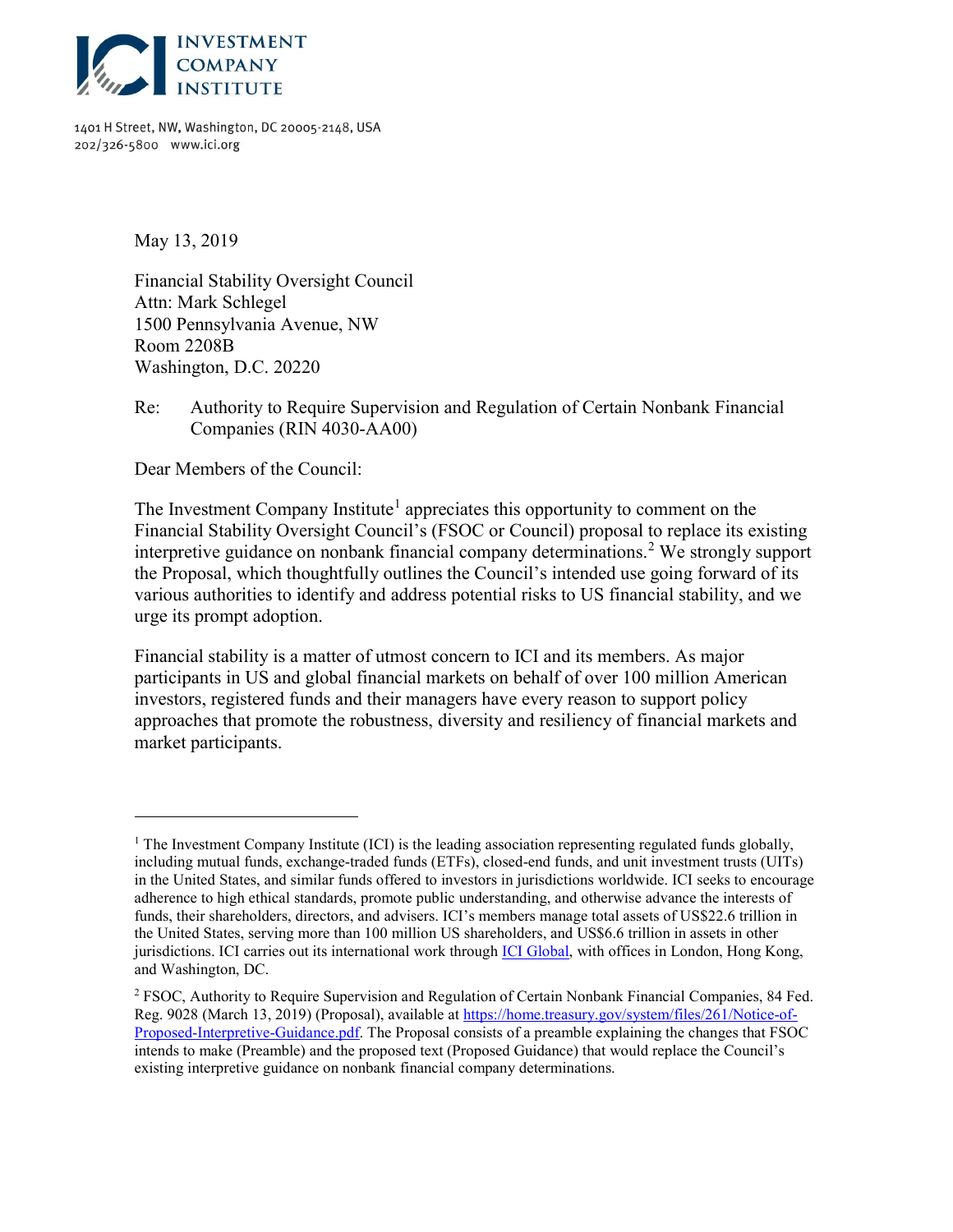Financial Stability Oversight Council May 13, 2019 Page 2 of 28

 $\overline{a}$ 

Ten years after the financial crisis, the US financial system clearly is more robust and resilient. But it also is—and will continue to be—complex, diverse and rapidly changing. This dynamism requires that financial regulators stay abreast of developments including new products, new market entrants and technological advances; understand the implications, both positive and negative, of these developments; and evaluate whether, and to what degree, these developments fit within existing—or may require new or adjusted regulatory guardrails to ensure that the US financial system remains robust and resilient. This is a very tall order.

Congress designed FSOC with these challenges in mind. It chose not to establish a new agency as a systemic risk regulator, nor to elevate an existing financial regulator above all others. Rather, Congress chose to establish FSOC as a council of existing financial regulators, able to bring together different perspectives and expertise from across the spectrum of financial services to consider emerging risks and potential responses to such risks. Indeed, ICI consistently has opined that the convening and coordinating power of FSOC is its greatest strength.<sup>3</sup>

In the Proposal, which draws extensively on recommendations by the Treasury Department,<sup>4</sup> the Council rightly seeks to make the most of its coordinating power. The Proposal envisions a collaborative, organic process that will take advantage of the collective resources of the financial regulatory community. It recognizes that a range of regulatory responses may be used depending on the circumstances. As ICI has long urged, the Proposal prioritizes approaches that seek to address risks on the broadest possible basis, with individual regulators making full use of their existing authorities. And the Proposal acknowledges that the Council should be mindful of market dynamics and regulatory costs and burdens as it determines the appropriate regulatory response in each instance.

The Proposal's approach to FSOC's authority to designate nonbank financial companies as systemically important financial institutions (SIFIs) is equally sound. It appropriately reserves SIFI designation—a blunt regulatory tool—for use when a specific company clearly poses significant risks to the financial system that cannot otherwise be adequately addressed through other means. If the Council does vote to consider a company for potential designation, it would follow a process that is more transparent, accountable and

https://www.ici.org/pdf/19\_senfsoc.pdf. See also Timothy G. Massad, It's Time to Strengthen the Regulation of Crypto-Assets, Economic Studies at Brookings (March 2019) at 55, available at https://www.brookings.edu/wp-content/uploads/2019/03/Economis-Studies-Timothy-Massad-

<sup>&</sup>lt;sup>3</sup> See, e.g., Testimony of Paul Schott Stevens, President & CEO, ICI, Before the Committee on Banking, Housing and Urban Affairs, United States Senate, on Financial Stability Oversight Council Nonbank Designations (March 14, 2019) (Stevens 2019 Testimony), available at

Cryptocurrency-Paper.pdf (noting that the Council's "utility is that it brings all financial regulators together and thus provides a forum for looking at issues that cut across regulatory jurisdictions.").

<sup>4</sup> Department of the Treasury, Financial Stability Oversight Council Designations (Nov. 2017) (Treasury Report), available at https://www.treasury.gov/press-center/press-releases/documents/pm-fsoc-designationsmemo-11-17.pdf.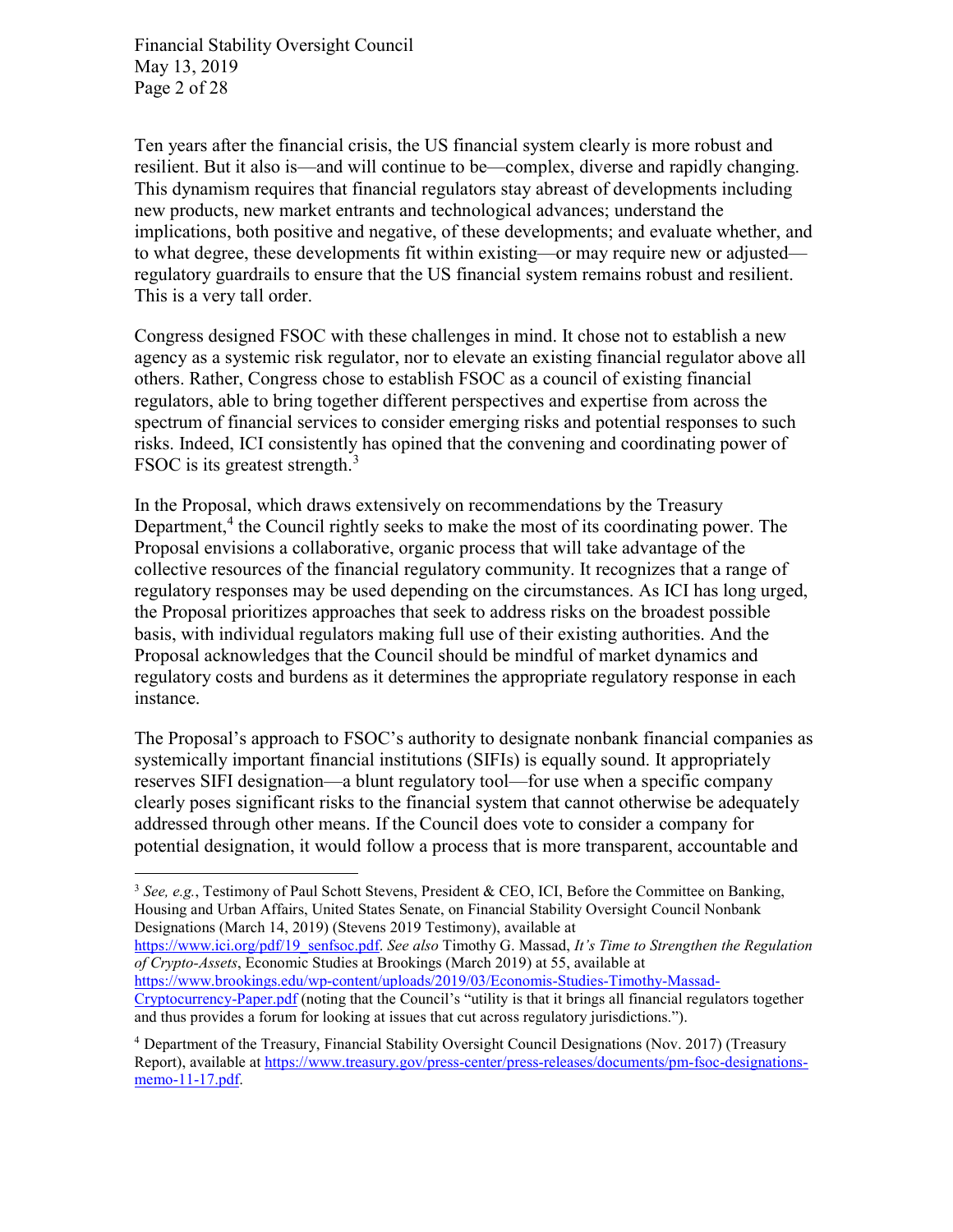Financial Stability Oversight Council May 13, 2019 Page 3 of 28

rigorous. Further, the Council's work will benefit from more constructive engagement with the company under consideration and that company's primary regulator. These improvements should help avoid the risk of inappropriate or unnecessary designations.

We commend the Council for a well-reasoned and thoughtful proposal—one that reflects the "lessons learned" through the Council's work to date, responds to the criticisms and concerns voiced by ICI and other stakeholders, incorporates principles of "good government"  $(e.g.,$  increased transparency and accountability), and outlines a workable framework designed to effectuate the Council's congressionally mandated duties. We likewise commend the Council for its commitment to make any future changes to its interpretive guidance through a public notice and comment process.<sup>5</sup> This step provides helpful assurances to stakeholders and the public that FSOC will continue to be transparent about how it expects to employ its broad authorities.

Our views on the Proposal are set forth in detail below. In Section I, we discuss our strong support for the proposed activities-based approach and offer some suggestions for improvements. In Section II, we express similar support for the proposed enhancements to the nonbank SIFI designation process. We comment on (1) the analytic framework that will guide FSOC's evaluation of a nonbank financial company for possible SIFI designation, and (2) other improvements to the process by which FSOC will conduct any such evaluation and, as necessary, any annual reevaluation of a designated company. Our comments include additional recommendations for improvements.

#### I. Activities-Based Approach

In this section, we begin with a brief overview of the proposed activities-based approach, which the Council explains will enable it "to more effectively identify and address…underlying sources of risks to financial stability, rather than addressing risks only at a particular nonbank financial company that may be designated."<sup>6</sup> We discuss why we fully concur with the Council's assessment. We then offer some suggestions for improvement or clarification in the following areas: how FSOC evaluates whether a particular product, activity or practice poses potential risk to US financial stability; involvement by industry stakeholders in the Council's review process; and transparency regarding the Council's concerns, assessments and conclusions.

#### A. Overview

The Proposal outlines a two-step process intended to guide FSOC's efforts to identify, assess, and address potential risks and threats to US financial stability. In step one, the

<sup>&</sup>lt;sup>5</sup> See FSOC, Authority to Require Supervision and Regulation of Certain Nonbank Financial Companies, 84 Fed. Reg. 8958 (March 13, 2019). This new rule requires that the notice and comment process be consistent with the Administrative Procedure Act.

<sup>6</sup> Proposal at 9029.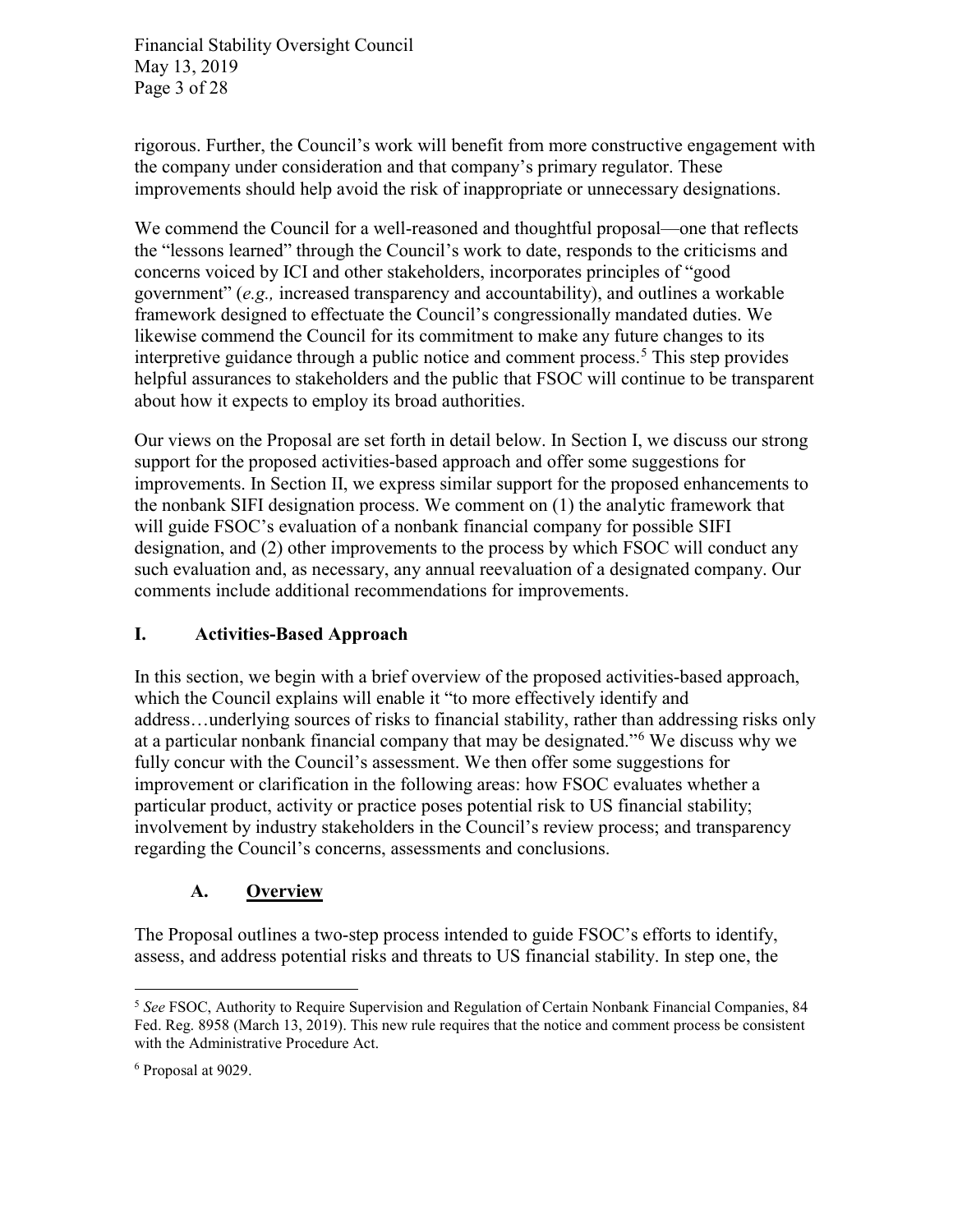Financial Stability Oversight Council May 13, 2019 Page 4 of 28

Council (in consultation with primary financial regulatory agencies) expects to monitor financial markets and market developments to identify products, activities or practices that could pose risks to financial stability. If the Council's monitoring identifies a product, activity or practice that could pose a potential risk to US financial stability, the Council (in conjunction with relevant financial regulatory agencies) would evaluate the potential risk to determine whether it merits further review or action. Step one thus would formalize, and expand upon, the work that is already happening within the Council's Systemic Risk Committee.<sup>7</sup>

Step two of the process focuses on actions to address any potential risk to US financial stability identified in step one. The Council will work with relevant financial regulatory agencies at the federal and state levels to seek implementation of measures to address the identified potential risk. The Proposal acknowledges that "there may be different approaches existing regulators could take, based on their authorities and the urgency of the risk" and that these approaches may involve "modifying their regulation or supervision of companies or markets under their jurisdiction."<sup>8</sup>

## B. General Observations

We strongly support the two-step process articulated by the Council. It promises to provide more certainty to financial markets, market participants and the broader public about how FSOC will approach its work, while retaining necessary flexibility. In step one, the areas to be monitored are broadly envisioned in the Proposal—appropriately, in our view, given the breadth of FSOC's mandate and the inherent uncertainty of how future risks to financial

8 Proposal at 9040.

 $\overline{a}$ <sup>7</sup> See, e.g., Charter of the Systemic Risk Committee of the Financial Stability Oversight Council at 12-13, available at https://www.treasury.gov/initiatives/fsoc/governance-

documents/Documents/The%20Council%27s%20Committee%20Charters.pdf (noting that the duties of the Systemic Risk Committee include "monitoring and analyzing financial markets, the financial system and issues relating to financial stability to support the Council's work to identify and respond to risks and emerging threats to the stability of the United States financial system" and "facilitating information sharing and coordination among staff of Council members and member agencies to help identify and respond to risks to the stability of the United States financial system"); FSOC Annual Report (Dec. 2018) at 103, available at https://home.treasury.gov/system/files/261/FSOC2018AnnualReport.pdf (explaining that the Council "regularly examines significant market developments and structural issues within the financial system" and that "[t]his risk monitoring function is facilitated by the Council's Systemic Risk Committee, whose participants are primarily member agency staff in supervisory, monitoring, examination and policy roles").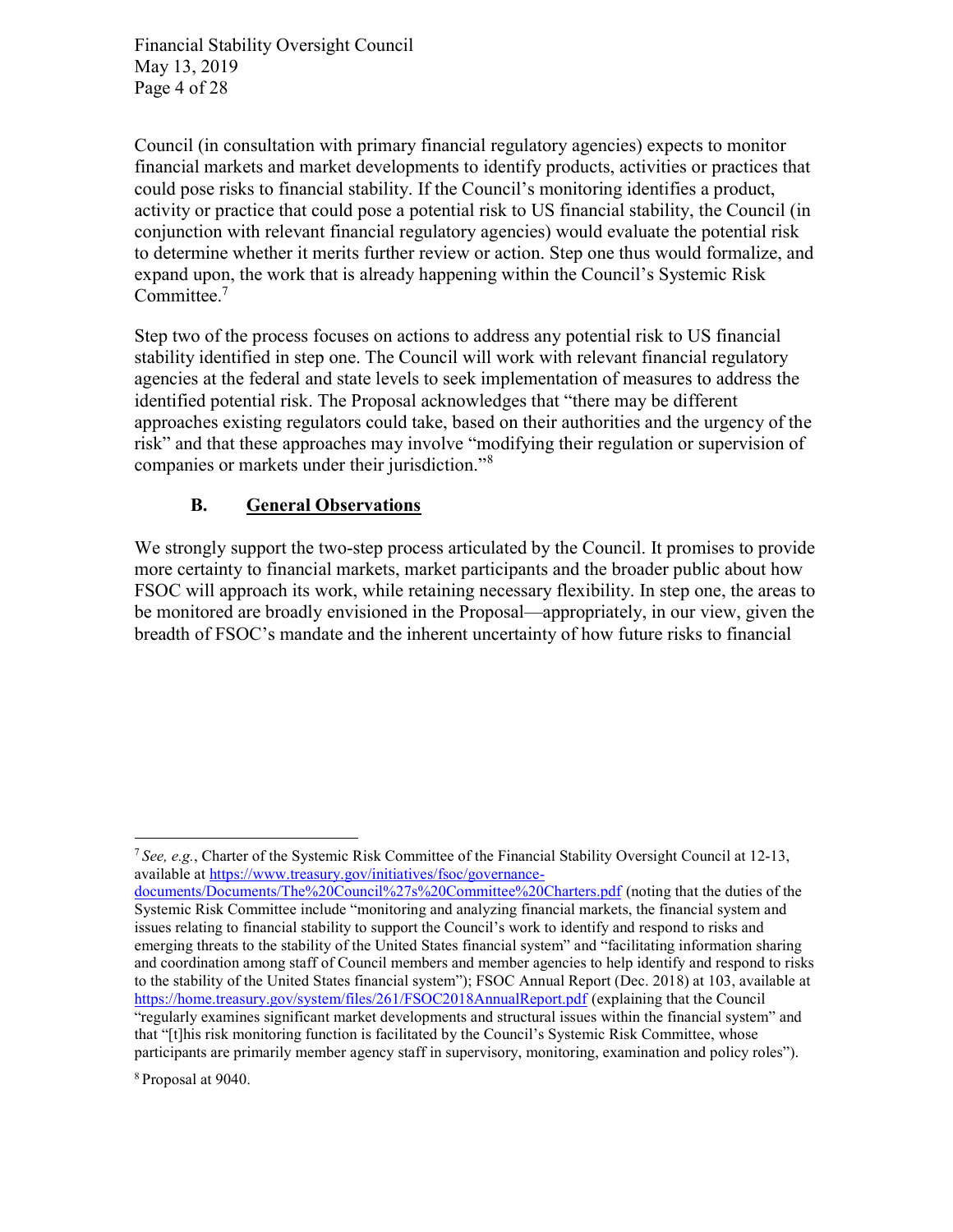Financial Stability Oversight Council May 13, 2019 Page 5 of 28

stability may materialize.<sup>9</sup> Step two rightly enhances the role of individual financial regulators that have the "front line" expertise.<sup>10</sup>

One can look to current work of the Council for an example as to how the proposed activities-based approach might work in practice. In late 2017, FSOC established a working group on digital assets and distributed ledger technology. Readouts from Council meetings in June and December 2018 indicate that the working group briefed FSOC principals on their work. In addition, the Council's 2018 annual report, also issued in December, provides some insight into the Council's concerns and current assessment in these areas. The annual report explains that the working group was formed to foster collaboration among relevant agencies, has sought to identify and address potential risks, and has conducted outreach to state regulators and law enforcement.<sup>11</sup> The report further explains the Council's preliminary conclusion that digital assets do not appear to raise financial stability risks at present, and that the Council will continue to monitor for potential risks as these markets evolve.<sup>12</sup>

The example above illustrates another helpful aspect of the Proposal. The Council observes that the monitoring, risk identification, information sharing and analysis that will occur through the activities-based approach "may yield a range of diverse outcomes" depending upon the circumstances, from "relatively informal actions" (such as information sharing among regulators) to "more formal measures" (such as Council recommendations issued publicly).<sup>13</sup> This statement makes clear that the Council intends to utilize the full range of its authorities under Title I of the Dodd-Frank Wall Street Reform and Consumer

https://www.naic.org/newsroom\_statement\_190306\_fsoc\_proposed\_change.htm.

<sup>&</sup>lt;sup>9</sup> The Proposal indicates that the Council's monitoring may include, for example: corporate and sovereign debt and loan markets; equity markets; markets for other financial products, including structured products and derivatives; short-term funding markets; payment, clearance and settlement functions; new or evolving financial products, activities, and practices; and developments affecting the resiliency of financial market participants. Id.

 $10$  See, e.g., Statement from NAIC President and FSOC Member Eric Cioppa, Superintendent, Maine Bureau of Insurance (March 6, 2019) (observing that the best approach to addressing financial stability risks is for FSOC to work with existing regulators; "mitigation is best handled by the regulators with authorities to address them in the first instance"). The statement is available at

<sup>&</sup>lt;sup>11</sup> FSOC Annual Report at 103-04.

 $12$  *Id.* at 89.

<sup>&</sup>lt;sup>13</sup> Given the importance of these observations, we strongly recommend that the Council incorporate them into the Proposed Guidance. At present, they are stated only in the Preamble.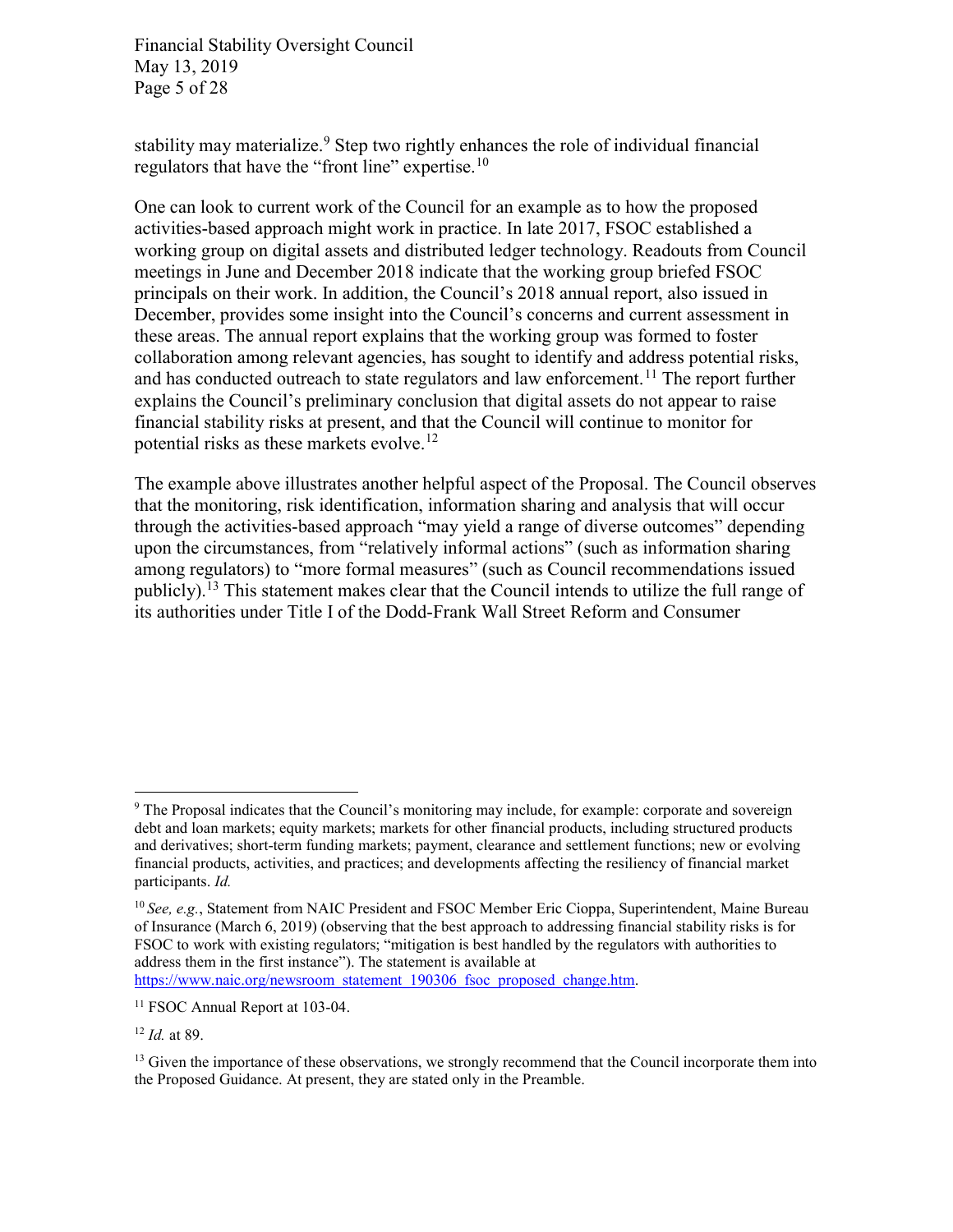Financial Stability Oversight Council May 13, 2019 Page 6 of 28

 $\overline{a}$ 

Protection Act (Dodd-Frank Act) and its inherent authority as a collaborative body as appropriate to mitigate potential risks to US financial stability.<sup>14</sup>

The fact that the Council does not have direct regulatory authority will not undermine the effectiveness of the proposed activities-based approach. The US financial system is far too diverse for "one size fits all" regulation. Moreover, as noted earlier in this letter, Congress did not design FSOC to be a systemic risk regulator.<sup>15</sup> It chose instead to structure FSOC in a manner intended to foster coordinated action by the range of financial regulators.

There may be cases in which an activities-based approach is less straightforward—for example, in areas where there are overlaps in regulatory jurisdiction or there are gaps in the federal regulatory system. The fact that an activities-based approach may not produce an optimal solution in each instance does not mean that the proposed approach is flawed. In fact, the greater degree of collaboration envisioned under the Council's two-step approach is worthwhile in and of itself.<sup>16</sup> It also may help to foster more consistency among regulatory outcomes in cases of jurisdictional overlap. Should an activities review by the Council reveal potential threats to US financial stability for which no regulatory solution is apparent, FSOC can highlight this gap for Congress, as intended by the Dodd-Frank Act.<sup>17</sup>

<sup>&</sup>lt;sup>14</sup> See, e.g., Remarks by Mary Miller at Functions and Firms: Using Activity and Entity-based Regulation to Strengthen the Financial System, conference co-sponsored by the Office of Financial Research and the University of Michigan Center on Finance, Law and Policy (Nov. 15-16, 2018, Washington DC) (Functions and Firms Conference) ("I don't think FSOC [involvement] always has to lead to regulation. I think if it's really strong oversight and . . .the power to convene and to bring people in and put them on the spot and to shine a spotlight on emerging risks in the system, I think that's an excellent use of their time as well."), available at http://financelawpolicy.umich.edu/conferences/functions-and-firms-using-activity-and-entitybased, at video for day 2, panel 6 at approximately 48:05 to 48:27.

<sup>&</sup>lt;sup>15</sup> The initial discussion draft of the Restoring American Financial Stability Act, proposed by then-Senate Banking Chairman Christopher Dodd (D-CT) in November 2009, called for the creation of an independent systemic risk regulator. By the time that legislation was reported out of committee in April 2010, however, the independent agency concept had been replaced with language to create a council of financial regulators. Both versions of that Act are available at https://www.llsdc.org/dodd-frank-legislative-history.

<sup>&</sup>lt;sup>16</sup> See, e.g., Claire Williams, As Nonbank Lending Rises, Clayton Says SEC Keeping Eye on CLOs, Morning Consult (May 2, 2019), available at https://morningconsult.com/2019/05/02/as-nonbank-lending-risesclayton-says-sec-keeping-eye-on-clos/ (detailing an interview of SEC Chair Jay Clayton by ICI President Paul Stevens at ICI's recent General Membership Meeting, at which Clayton observed of the Council, "Even if we conclude that the growth in CLOs is not something that poses a systemic risk, having those discussions among market regulators and banking regulators is a really big thing.").

<sup>&</sup>lt;sup>17</sup> See Secs.  $112(a)(2)(G)$  of the Dodd-Frank Act (Council shall "identify gaps in regulation that could pose risks to the financial stability of the United States") and 112(a)(2)(N) (Council shall annually report to and testify to Congress on a variety of topics, including the activities of the Council, potential emerging threats to financial stability, and recommendations to enhance the stability of US financial markets).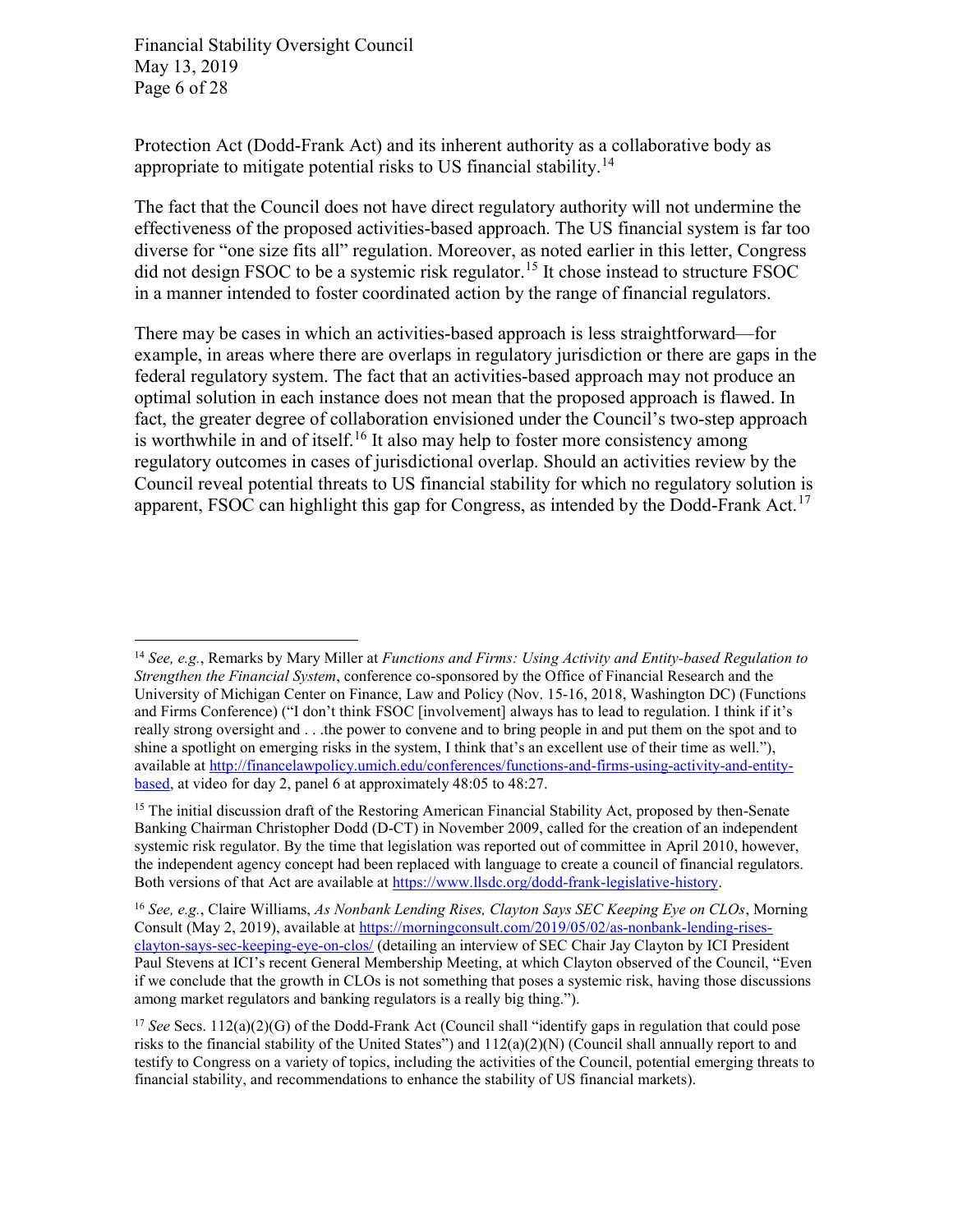Financial Stability Oversight Council May 13, 2019 Page 7 of 28

# C. Evaluation of Particular Products, Activities or Practices

As noted above, the areas for monitoring and evaluation are broadly envisioned. It thus will be important for the Council to be deliberate in making choices about how to focus its attention and resources in these reviews.

The Council proposes four framing questions for evaluating a product, activity or practice to determine if it could pose potential risks to US financial stability. Briefly summarized, the questions concern how a potential risk could be triggered, how its adverse effects might be transmitted to financial markets/market participants, its possible impact on the financial system, and the potential for harm to the non-financial sector of the US economy.<sup>18</sup> We believe that these questions generally are the right ones to ask, but strongly recommend that the Council consider adding a fifth—what is the likelihood, or plausibility, of the potential risk being triggered? This question, in our view, is highly relevant to the Council's determination as to whether the potential risk "merits further review or action."<sup>19</sup>

Just as the Proposal envisions an analytically rigorous evaluation of any individual company for potential SIFI designation, so too should an activities-based review include such analytical rigor. This is particularly important as the Council looks at triggers of potential risk and the transmission of adverse effects to financial markets or market participants. It likewise is highly relevant to the Council's consideration of factors that may amplify—or may mitigate—the potential risk from a product, activity or practice that is being evaluated by the Council. $^{20}$ 

# D. Greater Involvement by Industry Stakeholders in Activities Reviews

In its monitoring of markets and market developments, the Council intends to rely on data, research and analysis from a range of sources, including industry participants. If the Council's monitoring identifies a product, activity or practice that could pose a risk to US financial stability, the Council's evaluation of that potential risk "may" include engagement with industry participants and other members of the public.

 $^{19}$  *Id.* 

<sup>18</sup> Proposal at 9040.

<sup>&</sup>lt;sup>20</sup> We find the current discussion of "characteristics [that] could amplify potential risks to US financial system stability arising from products, activities, or practices" and "various factors [that] may exacerbate or mitigate each of these types of risks" to be confusing. See id. For example, the list of "characteristics" is in fact largely a list of risks (e.g., asset valuation risk, credit risk, counterparty risk), so it is difficult to determine whether the reference to "factors that may exacerbate or mitigate risks" is intended to relate to the product, activity or practice risk that is under evaluation by the Council or to the "characteristics" that are risks. We accordingly recommend that the Council consider streamlining this discussion so that it refers more generally to "factors that may amplify or mitigate" the potential risk from a product, activity or practice that is being evaluated by the Council. This would avoid any unneeded delineation between "characteristics" and "factors," and keep the focus on the potential risk (from a product, activity or practice) that is being evaluated by the Council.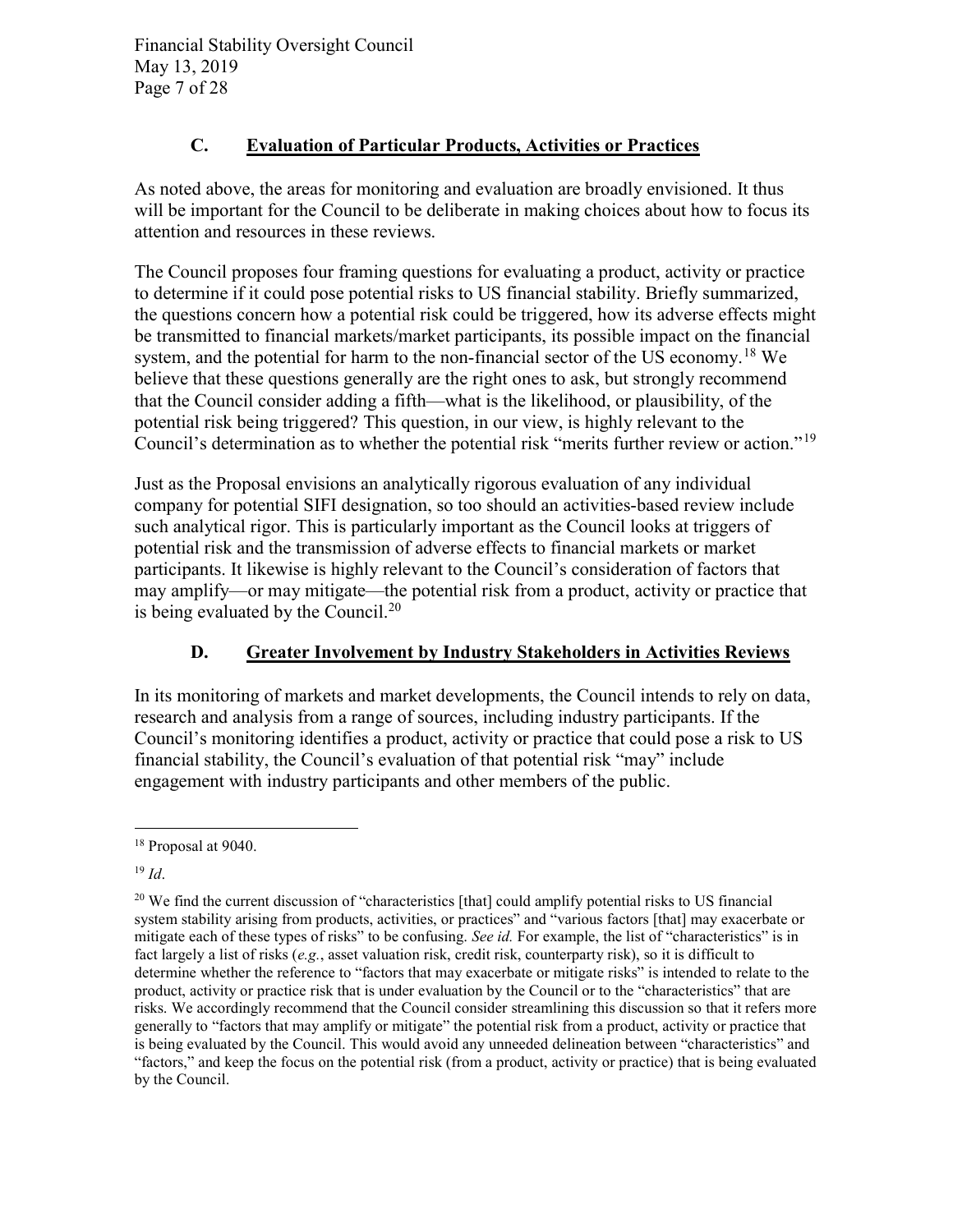Financial Stability Oversight Council May 13, 2019 Page 8 of 28

ICI strongly urges the Council to involve industry stakeholders to a greater degree in its reviews of products, activities and practices. Such involvement can help deepen FSOC's understanding of particular issues and broaden its perspective. Input from industry stakeholders may be helpful, for example, as the Council considers factors that may amplify or mitigate a particular risk arising from a product, activity or practice—a line of inquiry that is important yet also may be amorphous and more susceptible to eliciting theoretical (rather than actual) concerns. A "real world" perspective likewise could prove valuable to any evaluation involving new products or technologies. $21$ 

At last fall's Office of Financial Research conference on regulatory approaches to strengthen the financial system, former Treasury official Mary Miller voiced support for greater industry involvement in the Council's work. During a discussion of leveraged lending, for example, she commented that the Council

perhaps [should be] inviting in members of industry to talk about the risks in the system because I think there should be a more regular exchange from markets to regulators about this; it shouldn't just be regulators observing. I think there should be some responsibility on the part of the market to come in and explain what they're up to and what they're doing, so that would put a little bit more real time into the exchange. $^{22}$ 

There are several possible ways for the Council to engage with industry stakeholders (and other interested parties) as part of an activities review. For example:

- The Council could begin exploring a broad topic or area with a public conference and then use the information learned to narrow the Council's focus. As appropriate, the Council could follow up with a request for public comment. FSOC utilized this sort of two-step inquiry as part of its consideration of potential risks in asset management. $^{23}$
- Similar steps could be employed in reverse order: the Council could issue a request for public comment on a broad topic and then use the feedback it receives to identify areas for a "deeper dive." The Council could do this through one or more

 $\overline{a}$ <sup>21</sup> The Council's 2018 annual report, for example, observes that an increasing number of financial institutions are exploring potential applications of distributed ledger technology. FSOC Annual Report at 88. Engagement with those institutions presumably would advance the thinking of the Council's digital assets working group, mentioned above.

<sup>&</sup>lt;sup>22</sup> See Remarks by Mary Miller at *Functions and Firms, supra* note 14, at approximately 47:40 to 48:07.

 $^{23}$  In May 2014, the Council hosted a half-day conference consisting of three panels. In December 2014, it issued a request for public comment in several areas that had been discussed at the conference. FSOC issued a public statement on its findings to date in April 2016 and has commented on asset management issues in each of its subsequent annual reports.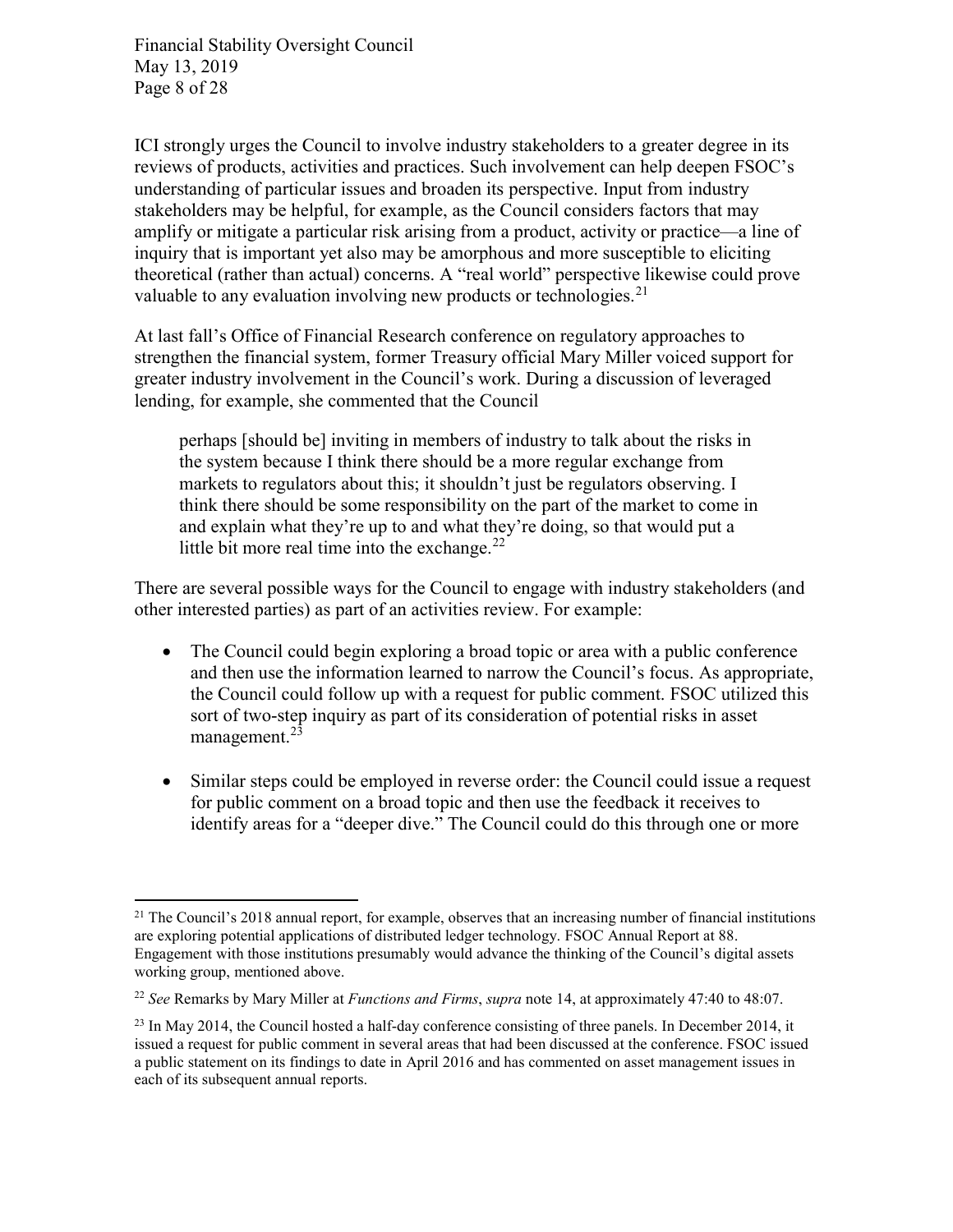Financial Stability Oversight Council May 13, 2019 Page 9 of 28

> roundtables or meetings with various stakeholders. Requesting comment first can help FSOC sharpen its focus and invite the right participants.

• For some issues, the Council may wish to conduct more extensive outreach to solicit a broader range of public input. It could do so by holding a series of public hearings or roundtables in different parts of the country–an approach that regulators such as the Securities and Exchange Commission and Treasury's Financial Crimes Enforcement Network have used.<sup>24</sup>

Regardless of the approach it chooses for any given review, the Council would retain flexibility to determine how to structure its engagement with industry stakeholders, including the extent and timing of such engagement, depending upon the specifics of the particular inquiry. This should help to ensure that the engagement is useful to the Council's purposes and does not delay its work.

## E. Greater Transparency as to FSOC Concerns, Assessments and **Conclusions**

Pursuing an activities-based approach by building on the work FSOC's Systemic Risk Committee already conducts is both logical and sensible. But the Committee's work has one shortcoming that should not be carried over to the new approach—a noteworthy lack of transparency. To date, the Committee's work has taken place largely behind the scenes, with little public visibility as to which staff members are involved in any given project, which Council members or member agencies they represent, and what they are considering. The Committee roster is not public. According to its charter, the Committee meets at least quarterly, but the Committee does not announce its meetings or release its agendas. Nor does it issue a readout or other summary of its discussions.

Indications are that FSOC anticipates proceeding in a similar manner. For example, the Preamble states that much of the Council's initial identification and assessment of risks "will be informal and nonpublic in nature."<sup>25</sup> As to broader engagement on potential risks that merit further attention, the Proposed Guidance is ambivalent, stating only that such matters "*may* be raised at meetings...with other stakeholders."<sup>26</sup>

ICI recognizes that there is a time and place for regulators to meet behind closed doors to encourage and allow for candid discussion of potentially sensitive topics. In addition, there can be valid reasons to avoid releasing information too early in the course of an analysis.

 $26$  *Id.* 

 $\overline{a}$ <sup>24</sup> See, e.g., SEC Chairman Clayton Invites Main Street Investors to 'Tell Us' About Their Investor Experience (press release, June 29, 2018), available at https://www.sec.gov/news/press-release/2018-125; Summary of Public Hearing: Advance Notice of Proposed Rulemaking on Customer Due Diligence (July 31, 2012), available at http://www.regulations.gov/#!documentDetail;D=FINCEN-2012-0001-0094.

<sup>25</sup> Proposal at 9031.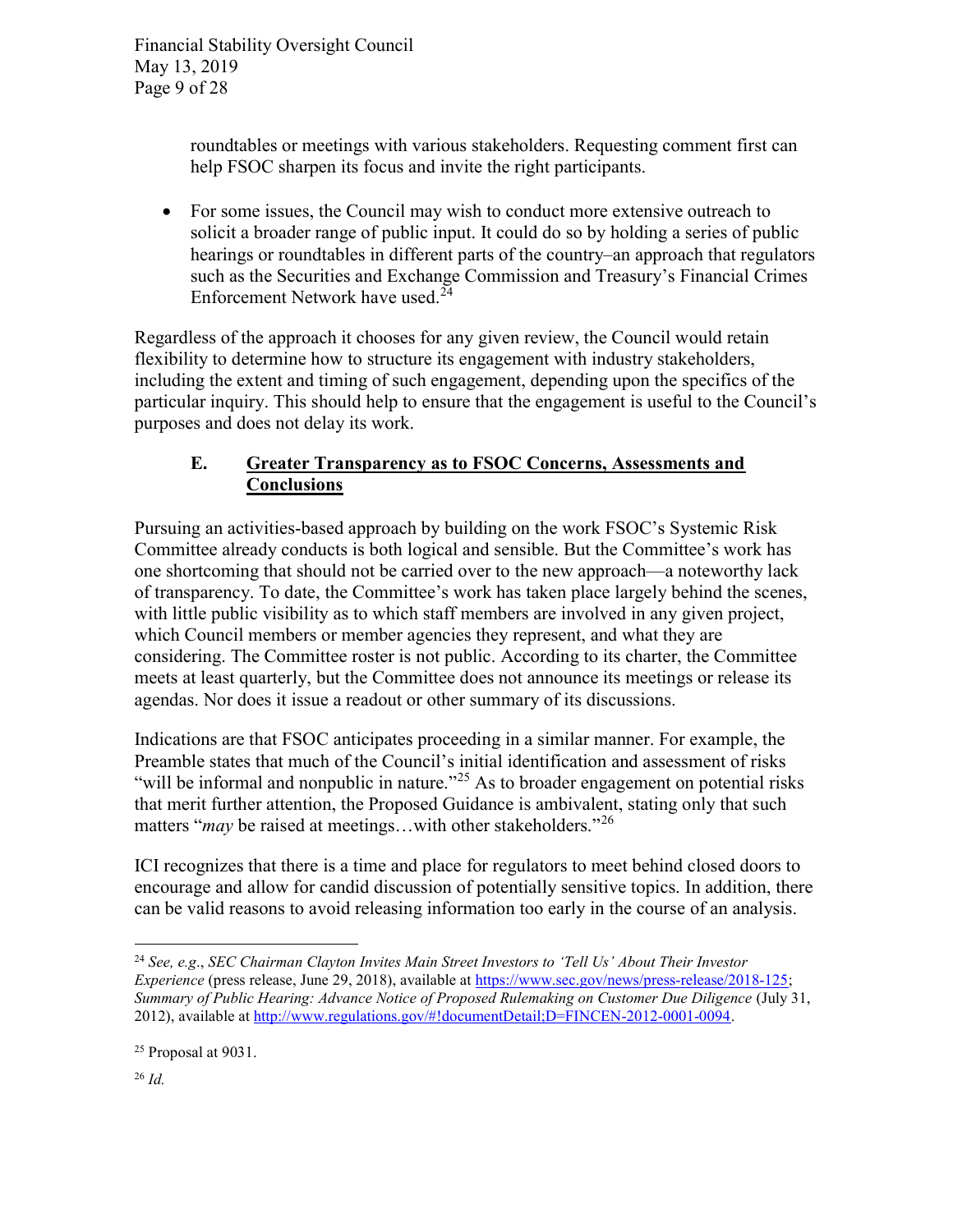Financial Stability Oversight Council May 13, 2019 Page 10 of 28

But in our view, providing as much public transparency as possible into this work is essential to serve the Council's stated goal of promoting market discipline as a mechanism for addressing potential risks to US financial stability. $27$ 

Consistent with statutory requirements<sup>28</sup> and FSOC's transparency policy, <sup>29</sup> we recommend that the Council commit to report publicly on its activity reviews and incorporate a requirement to do so into the interpretive guidance. Such reporting should be a regular part of each annual report issued by the Council. We suggest that FSOC report on, for example: the status of its reviews of financial products, activities, or practices; any empirical work that has been or will be conducted; how FSOC is interpreting relevant data; and any conclusions that a particular product, activity, or practice does not presently pose financial stability risks. If circumstances warrant, the Council also could issue one or more interim updates.<sup>30</sup> This might be appropriate, for example, to allay market concerns about a particular review or if the review involves issues that are time sensitive.

#### II. Enhanced Nonbank SIFI Designation Process

In this section, we discuss proposed changes to the Council's process for considering the designation of a nonbank financial company as a SIFI. We begin with several general observations before addressing, in turn: (1) threshold considerations governing the decision to commence a review of an individual nonbank financial company; (2) the analytic framework that FSOC will apply to evaluations of individual companies; and

<sup>&</sup>lt;sup>27</sup> A recent empirical study of Federal Reserve Board communications regarding monetary policy illustrates this principle. See Kevin L. Kliesen, Brian Levine, and Christopher J. Waller, "Gauging Market Responses to Monetary Policy Communication," Federal Reserve Bank of St. Louis Review, Second Quarter 2019, pp. 69- 91, available at https://research.stlouisfed.org/publications/review/2019/02/14/gauging-market-responses-tomonetary-policy-communication/. The article notes that the primary methods used by the Federal Reserve to communicate its policies, procedures, and policy expectations to the public include the policy statement released at the end of each regularly scheduled meeting of the Federal Open Markets Committee (FOMC), the minutes released three weeks after each of the eight regularly scheduled FOMC meetings, the Chair's quarterly press conference, as well as speeches, testimonies, and media interviews by Board governors and Reserve Bank presidents. Based on their findings, the authors conclude that "[c]lear and concise communication of monetary policy helps the [Federal Reserve Board] achieve its congressionally mandated goals of price stability, maximum employment, and stable long-term interest rates. It does so by helping to reduce uncertainty about the future direction of policy. This helps to reduce distortions in market pricing, thereby improving the efficient allocation of resources by firms, households, and governments."

<sup>28</sup> See supra note 17.

<sup>&</sup>lt;sup>29</sup> Transparency Policy for the Financial Stability Oversight Council, available at https://www.treasury.gov/initiatives/fsoc/Documents/The%20Council%27s%20Transparency%20Policy.pdf.

 $30$  See, e.g., Remarks by Mary Miller, *supra* note 14, at 40:28 to 40:54 ("we need to be more in the moment of looking at systemic risk and I think reports that come out annually that are identifying risks are very useful but they are necessarily somewhat backward looking and I think I'd like to see us push toward a more dynamic reporting out").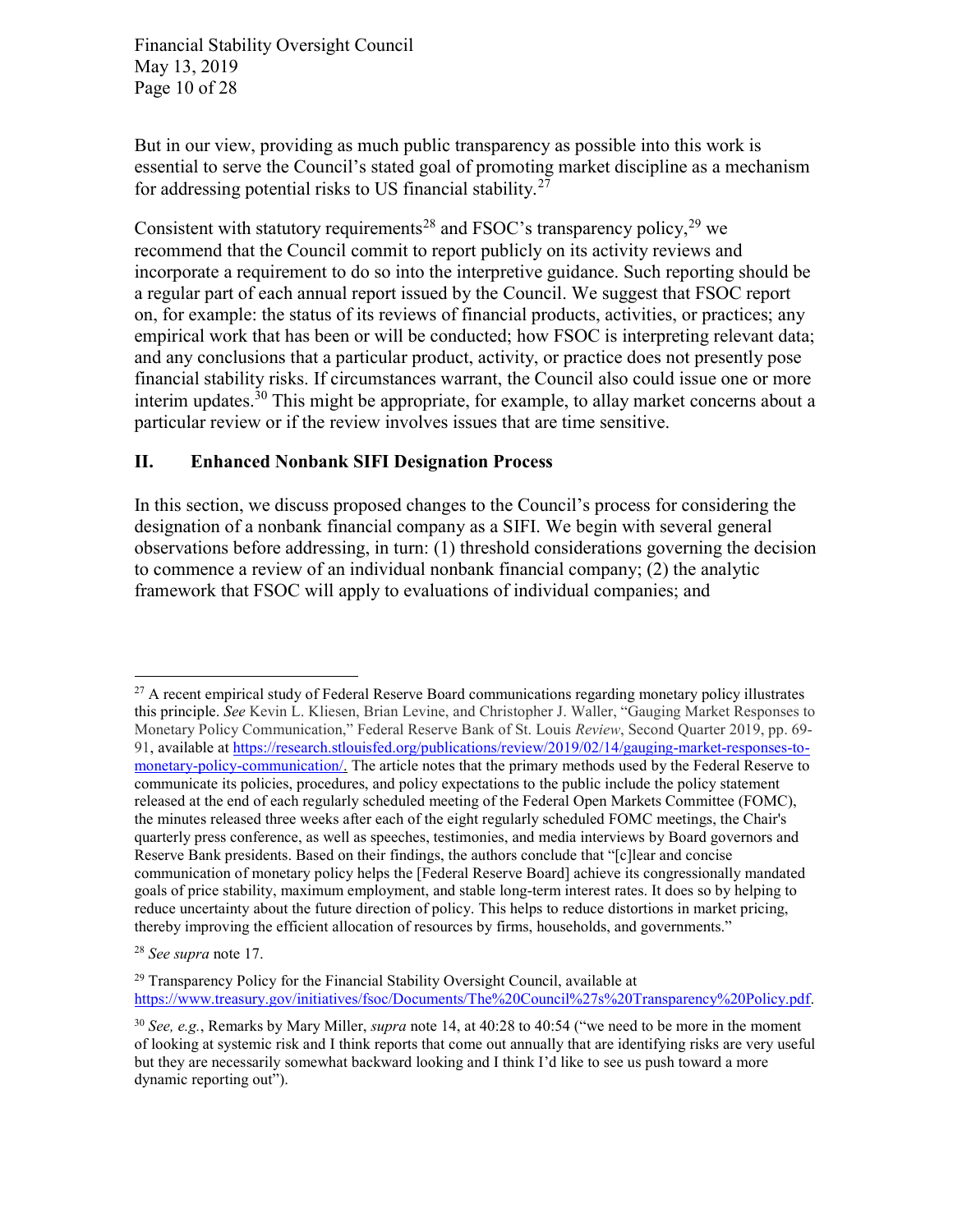Financial Stability Oversight Council May 13, 2019 Page 11 of 28

(3) procedural reforms to the nonbank SIFI designation process (and the process for reevaluating on an annual basis any such designation).

# A. General Observations

ICI strongly supports the reforms FSOC proposes to make to its nonbank SIFI designation process. We recognize that since first adopting interpretive guidance outlining a three-stage designation process in 2012, FSOC already has made some enhancements.<sup>31</sup> These changes responded to calls for reform from industry stakeholders, the Government Accountability Office, and members of Congress, among others, but also reflected the Council's own recognition of shortcomings in its process.

Despite the progress that has been made, there is still ample room for further improvement, as detailed in the Treasury Report and recent ICI Congressional testimony.<sup>32</sup> The changes reflected in the Proposed Guidance represent a giant step forward. Most significantly, they provide for:

- More analytical rigor and attention to actual experience;
- Evaluation of benefits and costs and assessment of the likelihood of a company's material financial distress;
- Earlier and more extensive engagement with a company being considered for possible designation;
- Enhanced engagement with the company's primary financial regulatory agency;
- A clear "off-ramp" for designated companies; and
- Greater transparency and accountability.

Grounded in the Council's experience with the designation process and engagement with stakeholders, these reforms respond to long-standing criticisms—including by incorporating enhancements from FSOC's 2015 Supplemental Procedures. As a result of the changes, in those cases when FSOC concludes that evaluation of a nonbank financial

 $\overline{a}$  $31$  See, e.g., FSOC, Supplemental Procedures Relating to Nonbank Financial Company Determinations (Feb. 4, 2015) (2015 Supplemental Procedures), available at

https://www.treasury.gov/initiatives/fsoc/designations/Documents/Supplemental%20Procedures%20Related %20to%20Nonbank%20Financial%20Company%20Determinations%20-%20February%202015.pdf. The 2015 Supplemental Procedures were designed to improve the Council's engagement with companies and other regulators and increase transparency to the public.

<sup>&</sup>lt;sup>32</sup> See Treasury Report at 28-34; Stevens 2019 Testimony.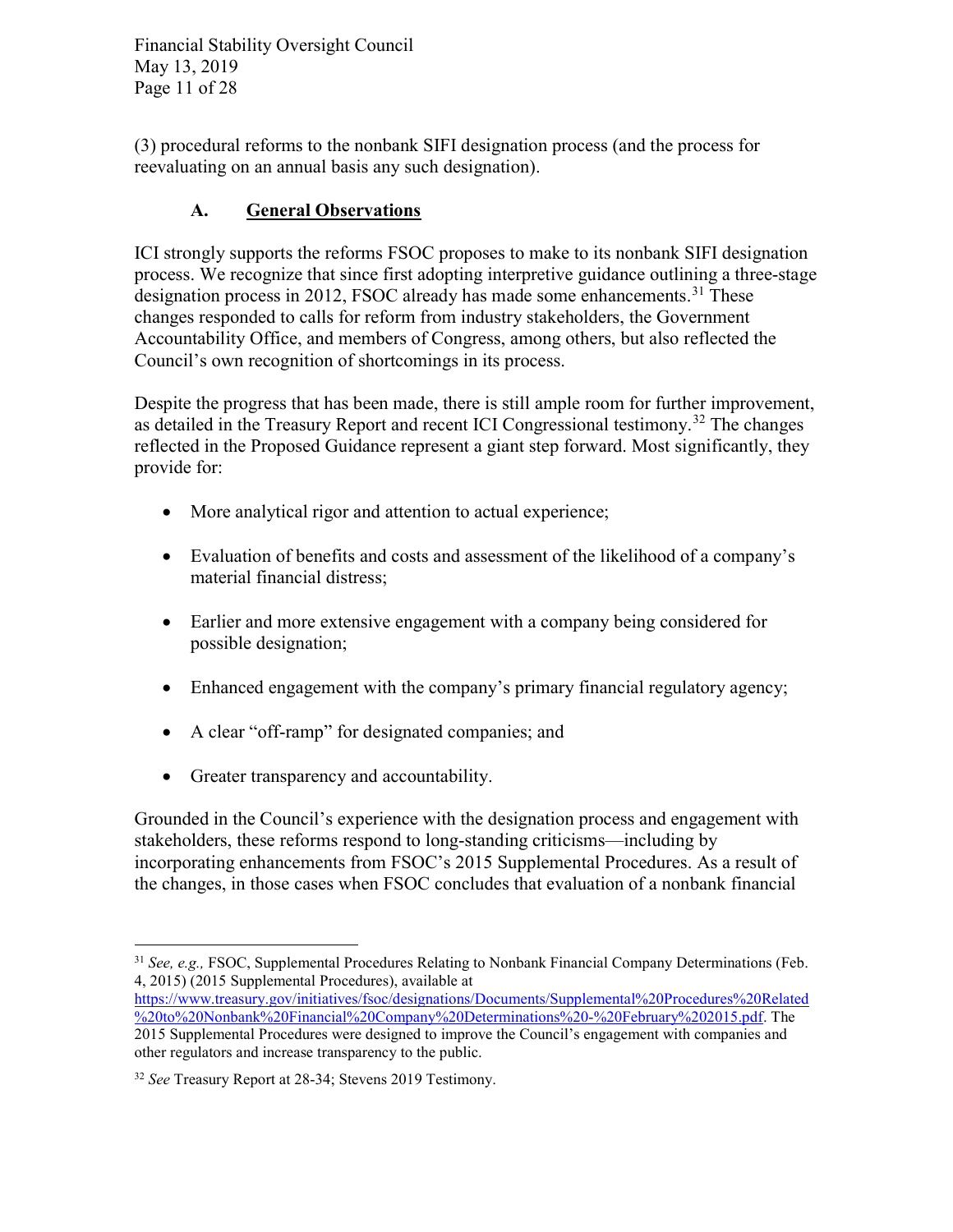Financial Stability Oversight Council May 13, 2019 Page 12 of 28

company for possible SIFI designation is warranted, such an evaluation is more likely to be focused and efficient.

Moreover, the revised process seeks to encourage mitigation of identified risks in a variety of ways—including through action by the company itself or by the primary regulator. Consistent with the idea that FSOC's primary goal should be to reduce systemic risk, it makes sense to keep all potential solutions on the table.

The process improvements in the Proposed Guidance offer at least two additional benefits. First, to the extent they reflect some practices in which FSOC already engages, it is appropriate to formalize those informal good practices. Doing so provides assurance that these protections will endure—unless and until they undergo changes through a public notice and comment process.<sup>33</sup> Second, and related to the first benefit, all guidance relating to SIFI designations will be in one place.<sup>34</sup> In addition to reducing complexity and inconvenience, consolidating the guidance in this manner will promote the transparency of FSOC's SIFI designation process to nonbank financial companies and the public.

Under the Proposed Guidance, FSOC would retain control over the timing of the designation process. And the proposed enhancements to the designation process would not affect FSOC's emergency powers under Section 113(f) of the Dodd-Frank Act.

#### B. Threshold Considerations for Commencing SIFI Review

Consistent with the Treasury recommendations, and as ICI has long urged, the Proposed Guidance makes clear that SIFI designation will be reserved for use in rare circumstances. More specifically, the Proposed Guidance states that the Council may evaluate one or more nonbank financial companies for potential SIFI designation if (1) the Council's collaboration and engagement with the relevant financial regulatory agencies does not adequately address a potential threat identified by the Council or (2) a potential threat to US financial stability is outside the jurisdiction or authority of financial regulatory agencies.<sup>35</sup> The Proposed Guidance further specifies that the identified potential threat must be "one that could be addressed by [SIFI designation]."<sup>36</sup>

It is appropriate for the Proposed Guidance to set forth these threshold considerations for deciding to evaluate an individual company for potential SIFI designation. In so doing, it

<sup>&</sup>lt;sup>33</sup> See supra note 5.

<sup>&</sup>lt;sup>34</sup> Currently, getting a complete picture of the SIFI designation process requires referencing multiple sources, including the 2012 interpretive guidance, the 2015 Supplemental Procedures, Frequently Asked Questions issued by FSOC, and FSOC staff guidance on methodologies relating to the Stage 1 thresholds.

<sup>&</sup>lt;sup>35</sup> Proposal at 9041. The Proposed Guidance similarly indicates that FSOC would be most likely to consider designation "only in rare instances such as an emergency situation or if a potential threat to US financial stability is outside the jurisdiction or authority of financial regulatory agencies." Id. at 9045, n. 21.

<sup>36</sup> Id. at 9041.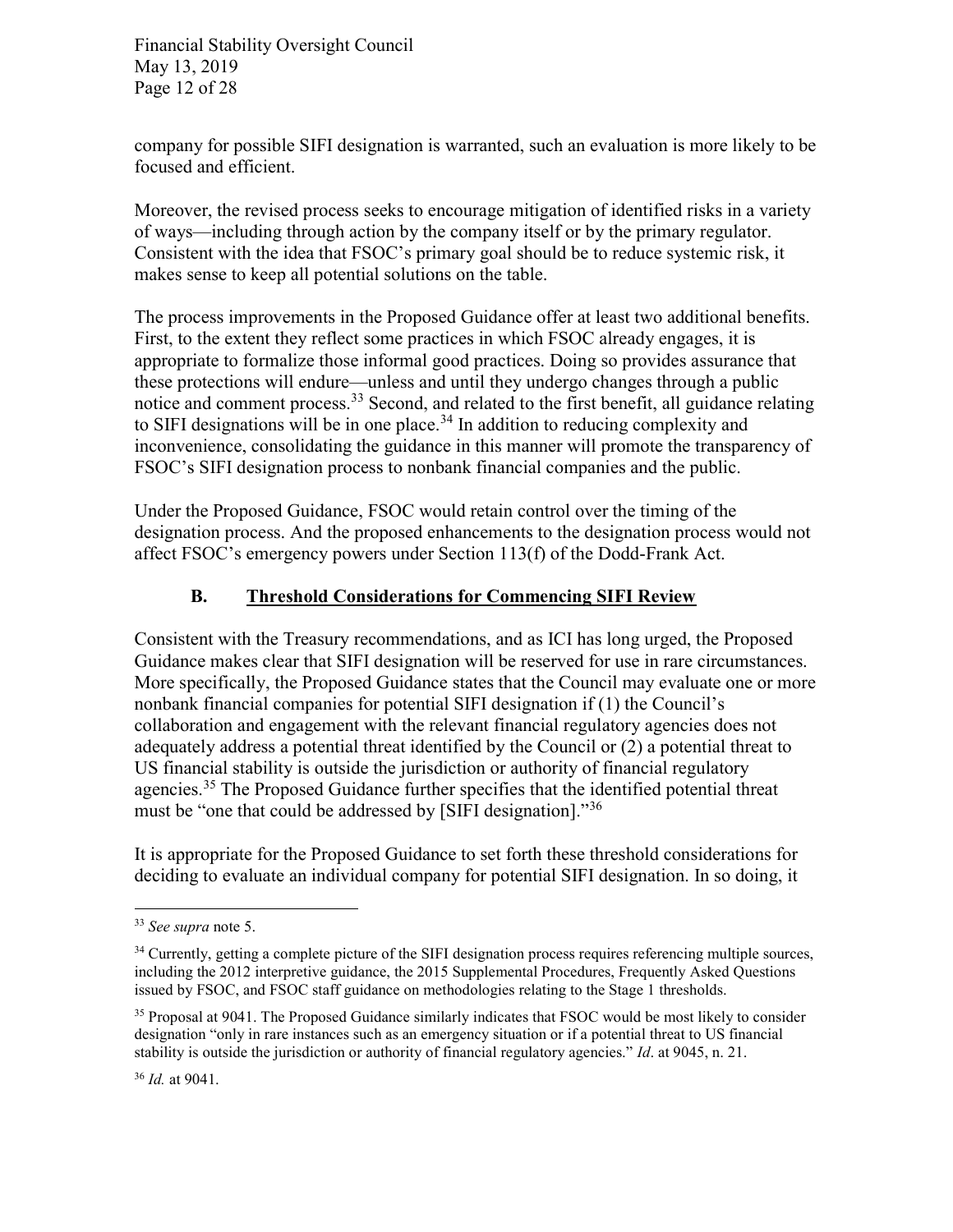Financial Stability Oversight Council May 13, 2019 Page 13 of 28

establishes parameters for the Council's choice of regulatory approaches and provides welcome transparency to nonbank financial companies and the public about those parameters.

Importantly, by requiring that the identified potential threat must be one that could be addressed by SIFI designation, the Proposed Guidance makes clear that FSOC affirmatively must consider whether designation is the right tool for the job at hand. There is good reason for the Council to do so. For example, as we have indicated previously, the "remedies" that flow from SIFI designation—enhanced prudential standards and Federal Reserve Board supervision—at their core are designed to address bank-like risks.<sup>37</sup> While there is some flexibility for tailoring the enhanced prudential standards to be applied to a nonbank SIFI, the potential remains high for some degree of mismatch between the identified risk and the application of bank-oriented policy measures to address it.<sup>38</sup> We agree that SIFI designation should not be a "default" regulatory approach without regard to whether it would be appropriate in the specific circumstances.

## C. Proposed SIFI Analytic Framework

During the course of our engagement in financial stability policy discussions, ICI has urged that a regulatory determination as consequential as SIFI designation should be based on rigorous, empirically based analysis that is thorough and objective and considers historical experience, among other factors.<sup>39</sup> We also have cautioned that designation decisions should not be based on pre-judgment, conjecture, or implausible scenarios.<sup>40</sup>

Unfortunately, in the past, FSOC's designation analyses have fallen short of these standards—as demonstrated, for example, by the Council's stated basis for designating Prudential Financial, Inc. as a SIFI. The independent member with insurance expertise on the Council at the time, Roy Woodall, dissented from the Council's decision, observing that FSOC's "underlying analysis utilizes scenarios that are antithetical to a fundamental

<sup>&</sup>lt;sup>37</sup> See, e.g., Testimony of Paul Schott Stevens, President & CEO, ICI, Before the Committee on Banking, Housing and Urban Affairs, United States Senate, on FSOC Accountability: Nonbank Designations (March 25, 2015) (Stevens 2015 Testimony), available at https://www.ici.org/pdf/15\_senate\_fsoc.pdf.

<sup>&</sup>lt;sup>38</sup> We note, for example, that the Federal Reserve Board was reluctant to tailor capital standards for SIFIdesignated insurance companies absent legislative clarification. Congress passed the Insurance Capital Standards Clarification Act of 2014 for this purpose. See Fed confirms to Maloney that pending legislation would allow tailoring of capital standards for insurance companies (press release issued by Rep. Carolyn Maloney (D-NY), July 15, 2014), available at https://maloney.house.gov/media-center/press-releases/fedconfirms-to-maloney-that-pending-legislation-would-allow-tailoring.

<sup>39</sup> See, e.g., Stevens 2019 Testimony.

<sup>&</sup>lt;sup>40</sup> The Treasury Report similarly observed that "[d]esignations have serious implications for affected entities, the industries in which they operate, and the economy at large. It is therefore imperative that the Council's analyses be rigorous, transparent, and consistent." Treasury Report at 23.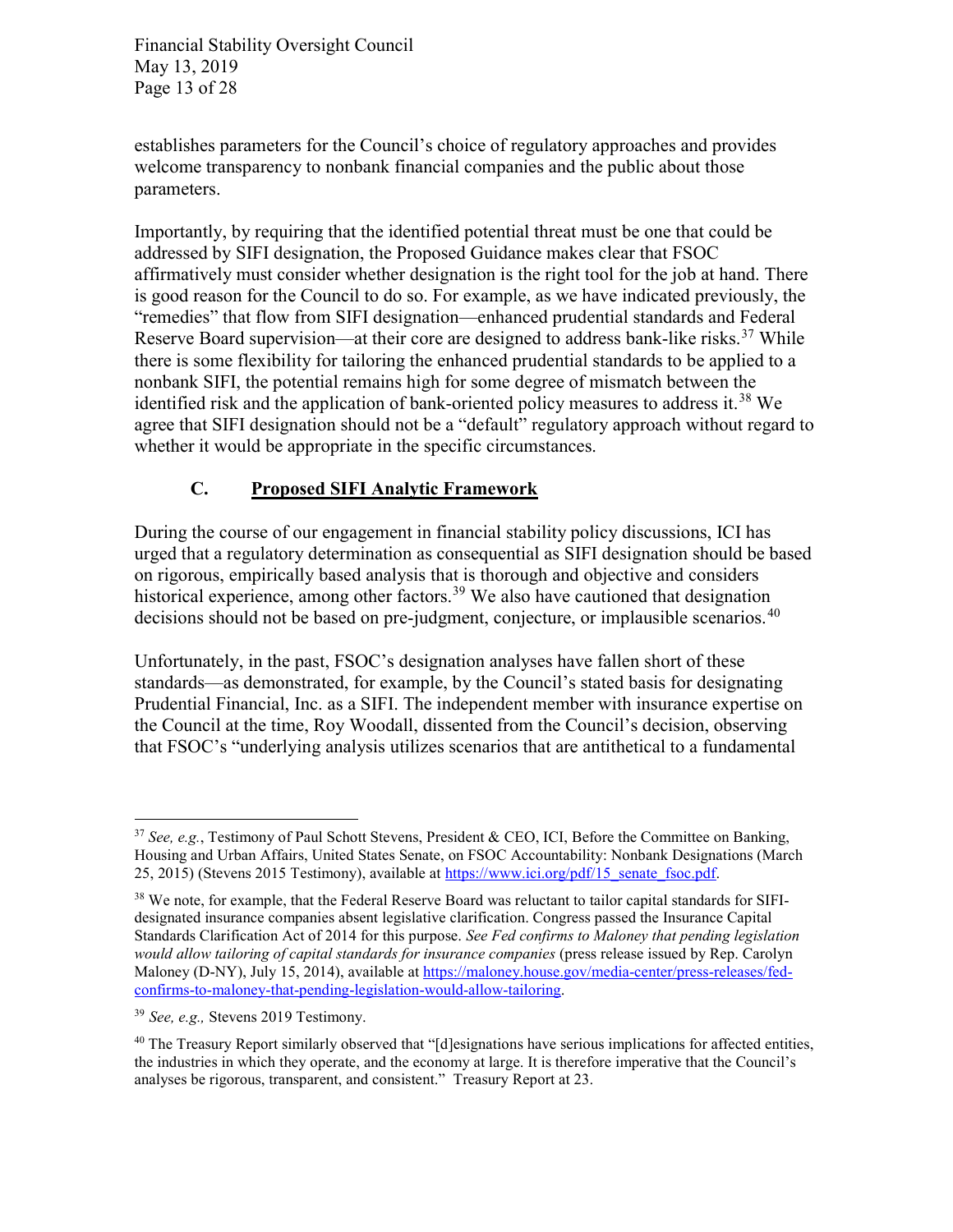Financial Stability Oversight Council May 13, 2019 Page 14 of 28

and seasoned understanding of the business of insurance, the regulatory environment, and the state of insurance company resolution and guaranty fund systems."<sup>41</sup>

Similarly, the Treasury Report noted that comments from stakeholders have in common the following underlying concern: "that before designating a nonbank financial company, the Council should more specifically identify the plausible scenarios in which the company could pose a threat to U.S. financial stability."<sup>42</sup> Treasury recommended changes aimed at addressing this concern and in response, the Proposed Guidance includes changes to increase the transparency and analytical rigor of the Council's designation analyses.

Generally speaking, to be supportable as a basis for designation, FSOC's analysis must give due regard to institutional details that are relevant to the analysis  $(e.g.,$  structural and regulatory characteristics, investor behavior patterns and their underlying causes), avoid introducing improper bias  $(e.g.,$  viewing nonbank financial companies through a bank regulatory lens); and strive for a high degree of accuracy  $(e.g.,\)$  by steering clear of metrics or models relying on assumptions that are not supported, or are contradicted, by evidence).

Below, we comment on selected elements of the proposed analytic framework, in order of appearance: transmission channels (exposure, asset liquidation, and critical function or service); complexity and resolvability; existing regulatory scrutiny; benefits and costs of determination; and likelihood of material financial distress.

#### 1. Transmission Channels

The Proposed Guidance provides that the Council will assess how the negative effects of a company's material financial distress, or of the nature, scope, size, scale, concentration, interconnectedness, or mix of the company's activities, could be transmitted to or affect other firms or markets, thereby causing a broader impairment of financial intermediation or of financial market functioning.<sup>43</sup> It identifies the same three "transmission channels" as the current guidance as the most likely mechanisms: exposure; asset liquidation; and

<sup>&</sup>lt;sup>41</sup> See "Views of the Council's Independent Member Having Insurance Expertise" (Sept. 19, 2013), available at https://www.treasury.gov/initiatives/fsoc/councilmeetings/Documents/September%2019%202013%20Notational%20Vote.pdf.

<sup>42</sup> Treasury Report at 23 (emphasis added).

<sup>&</sup>lt;sup>43</sup> This statement refers to the two alternative designation standards outlined in Section 113 of the Dodd-Frank Act. The Proposed Guidance indicates, however, that the analytic framework focuses primarily on the first standard because "threats to financial stability…are most commonly propagated through a nonbank financial company when it is in distress." Proposal at 9041. On this basis, we recommend that the Council delete the reference to the second standard (i.e., "the nature, scope, size, scale, concentration, interconnectedness, or mix of the company's activities."). Should the Council determine in the future to analyze a nonbank financial company under that second standard, it must first consider whether a different analytic framework may be needed.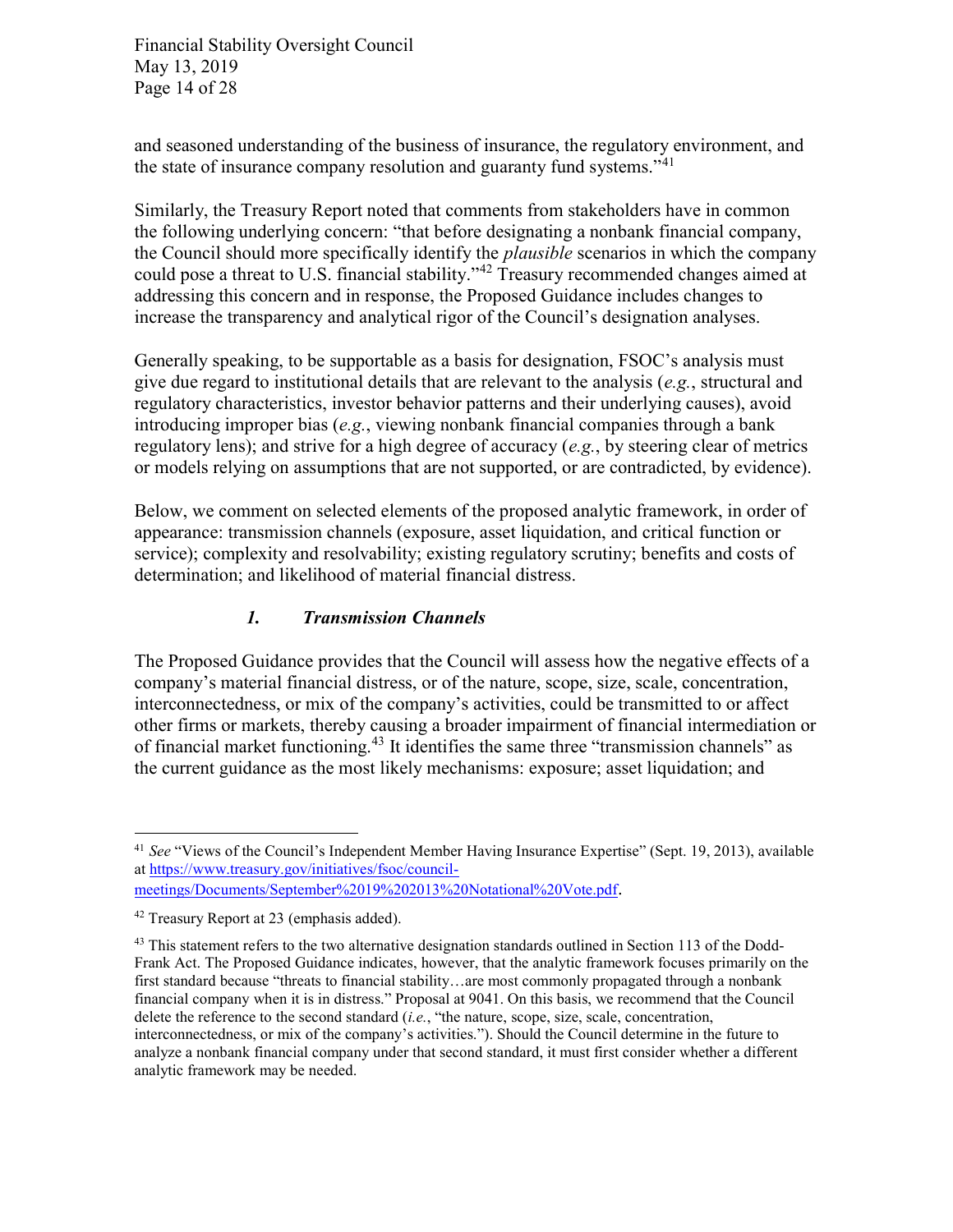Financial Stability Oversight Council May 13, 2019 Page 15 of 28

critical function or service. The Proposed Guidance describes the three transmission channels and provides examples of the factors FSOC will analyze under each one.

It is difficult to overstate the significance of this part of FSOC's analysis. A nonbank financial company cannot pose risk to the stability of the financial system if there is no plausible mechanism for transmitting risk of a nature and magnitude that would have the potential to destabilize the US financial system. Given its central importance, it is essential that FSOC conduct this part of its analysis in a transparent manner designed to maximize the accuracy and integrity of any results. The Council likewise must articulate a clear and defensible understanding of how a particular risk, once triggered, would be transmitted to other market participants, other markets, and the economy.

Consistent with these goals, the Treasury Report recommended changes to improve FSOC's ability to identify plausible risks through its analysis of the exposure and asset liquidation transmission channels. Treasury's recommendations called for more exacting analysis of mitigants to exposures and more rigorous quantitative assessments of asset liquidation risks.

#### a. Exposure Transmission Channel

The Proposed Guidance states that the Council will evaluate whether a nonbank financial company's creditors, counterparties, investors, or other market participants have direct or indirect exposure to the nonbank financial company that is significant enough to materially and adversely affect those or other creditors, counterparties, investors, or other market participants and thereby pose a threat to US financial stability. It indicates that considerations will include a company's leverage (which "can amplify the risks posed by exposures") and size.<sup>44</sup>

Like the current guidance (and as required by statute), the Proposed Guidance states that in gauging size, FSOC will consider the extent to which assets are managed rather than owned and ownership of assets under management is diffuse. Importantly, the Proposed Guidance observes that "this recognizes the distinct nature of exposure risks when the company is acting as an agent rather than principal." It further explains that "in the case of a nonbank financial company that manages assets on behalf of customers or other third parties, the third parties' direct financial exposures are often to the issuers of the managed assets, rather than to the nonbank financial company managing those assets." This example aptly describes the situation of managers of regulated funds.

The Proposed Guidance indicates that the potential risk arising under this transmission channel depends, in part, on "the importance of [the] nonbank financial company to its counterparties and the extent to which the counterparties are interconnected with other financial firms, the financial system, and the broader economy. Therefore, the Council will

<sup>44</sup> All quoted language in this subsection appears in the Proposal on page 9042.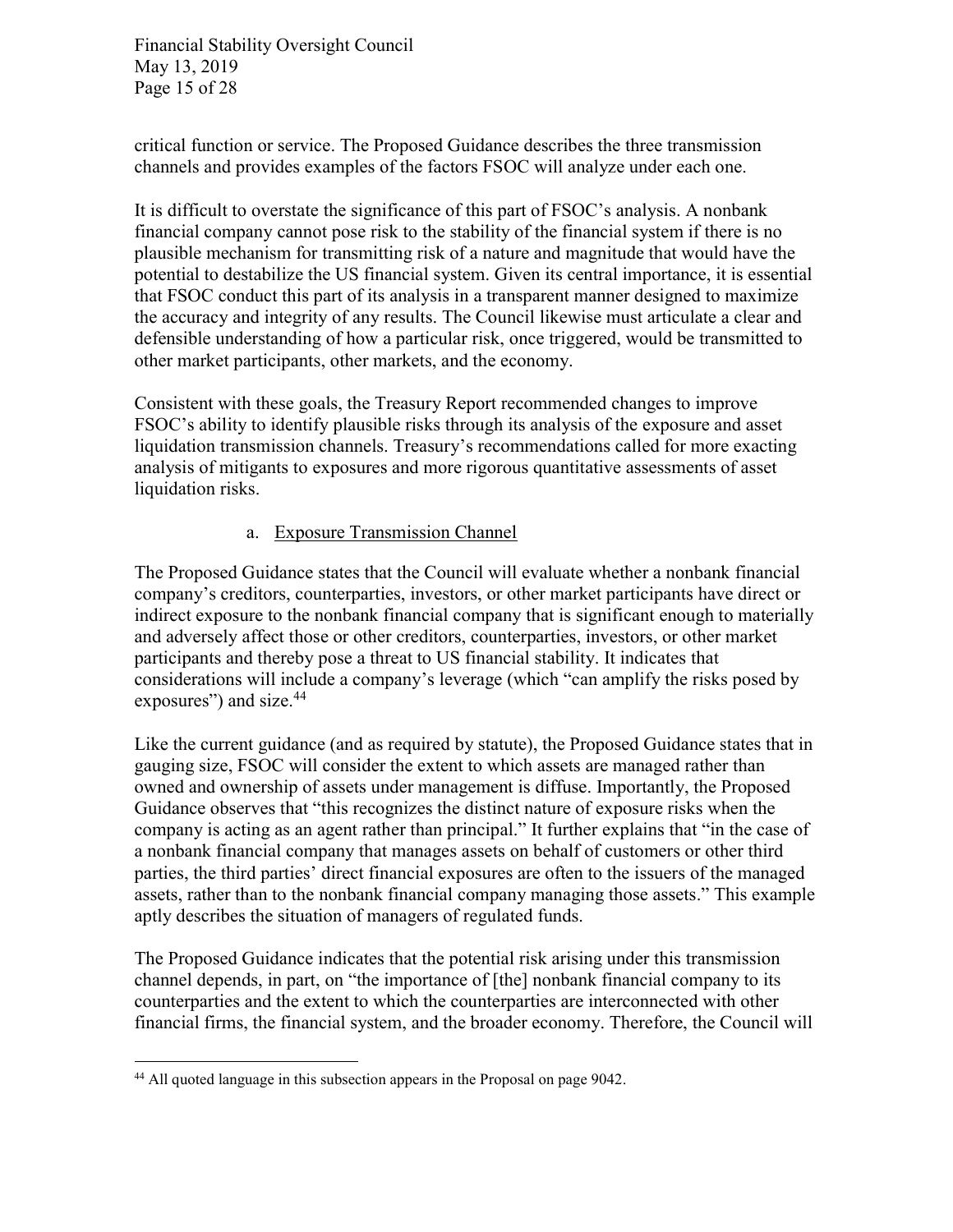Financial Stability Oversight Council May 13, 2019 Page 16 of 28

focus on exposures of large financial institutions to the nonbank financial company under review." We note that interconnectedness with the financial system in and of itself does not raise financial stability concerns.<sup>45</sup>

The Proposed Guidance recognizes that "[t]he amount and types of other exposures that counterparties and other market participants have to a nonbank financial company is highly dependent on the nature of the company's business" and specifies that the Council's analysis of counterparty exposures will take "these and other fact-specific considerations" into account. This element of the Proposed Guidance seems to contemplate giving due attention to institutional details, a welcome improvement. We suggest that FSOC clarify that such considerations will apply broadly to the Council's analysis, not just reviews of "other exposures." In this way, FSOC can more readily dispense with exposures that should not raise financial stability concerns.

Consistent with Treasury's recommendations, the Proposed Guidance states that FSOC will consider risk-mitigating factors, such as the collateralization of a company's counterparty exposures. We support making explicit that risk-mitigating factors will enter into the Council's analysis, as such considerations are necessary to help FSOC identify accurately any plausible risks. We suggest that FSOC consider adding more examples of risk-mitigating factors relevant to the exposure channel, including regulatory changes implemented since the financial crisis and whether a nonbank financial company is a creditor or bearer of counterparty exposure.

In its analysis of the potential for a company's exposures to lead to contagion among financial institutions and financial markets more broadly, the Proposed Guidance provides that the Council will seek evidence regarding the potential for contagion, "including relevant industry-specific historical examples." This is a useful reference to the need for the Council's analysis to rely on actual evidence, such as pertinent historical experience, rather than assumptions or conjecture. It is equally important for the Council to give appropriate weight to evidence (including "relevant industry-specific historical examples") regarding the *lack* of potential for contagion, and we suggest that the Proposed Guidance so indicate. The Proposed Guidance further notes that "[v]arious market-based or regulatory factors can strongly mitigate the risk of contagion." We view this observation as a worthwhile addition to the guidance.

#### b. Asset Liquidation Transmission Channel

 $\overline{a}$ 

The Proposed Guidance states that the Council will evaluate "whether a nonbank financial company holds assets that, if liquidated quickly, could cause a fall in asset prices and thereby significantly disrupt trading or funding in key markets or cause significant losses

<sup>45</sup>Consider, for example, regulated funds' relationships with banks. Funds interact with banks through the payment system, but as long as the payment system is sound, this "interconnection" on its own does not pose financial stability risk. Custody banks hold fund assets, but those assets do not pose risks to the bank because they are not on the bank's balance sheet.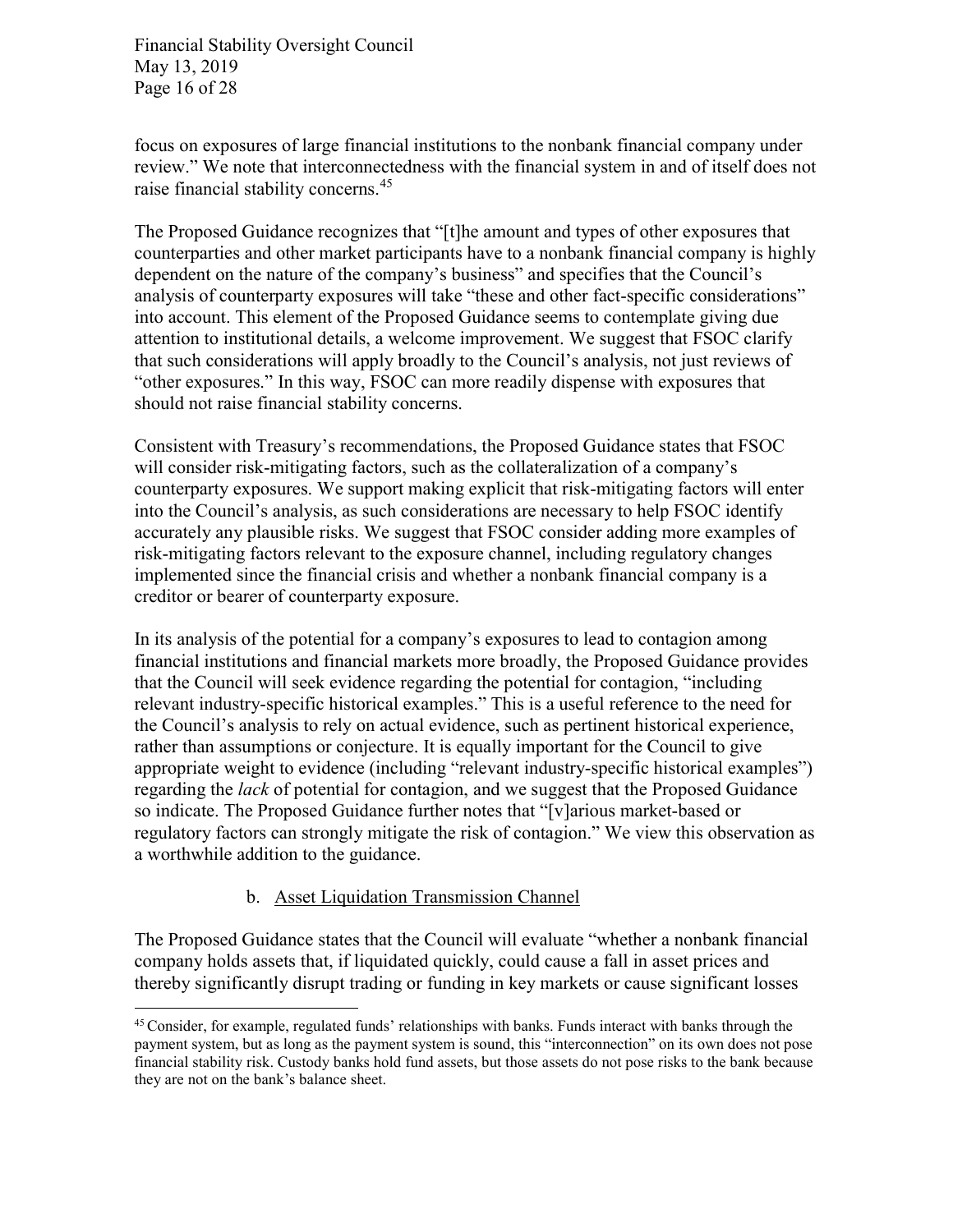Financial Stability Oversight Council May 13, 2019 Page 17 of 28

or funding problems for other firms with similar holdings." Further, the Council also may consider "whether a deterioration in asset pricing or market functioning could pressure other financial firms to sell their holdings of affected assets in order to maintain adequate capital and liquidity which, in turn, could produce a cycle of asset sales that could lead to further market disruptions."<sup>46</sup>

The Council expects its analysis will focus on three central factors: liquidity of the company's liabilities; liquidity of the company's assets; and potential fire sale impacts.

- The Council will consider the amount and nature of the company's liabilities that are, or could become, short term in nature. It expects to "quantitatively identify the scale of potential liquidity needs that could plausibly arise," including by considering counterparty and customer withdrawal rates based on historical examples. Other considerations cited by the Council include the ability of the company or its regulators to impose stays on counterparty terminations or withdrawals and the company's leverage and short-term debt ratios.
- The Council will conduct an analysis of the assets that the company could rapidly liquidate, if necessary, to satisfy its obligations. The assessment will focus on the size and liquidity characteristics of the company's investment portfolio, including whether the company "holds cash instruments or readily marketable securities that could reasonably be expected to have a liquid market in times of broader market stress."
- To assess potential fire sale impacts, the Council expects to "apply quantitative models to assess how the company could satisfy the identified range of potential liquidity needs by rapidly selling its identified liquid assets." It also acknowledges that a company might be incentivized to sell some of its less-liquid assets first (e.g., to maintain compliance with risk-based capital ratios or other requirements or because, "in the event of a significant market disruption, there could be a meaningful first-mover advantage to selling less-liquid assets first").

The Council's description of the asset liquidation channel, while detailed, is noteworthy for its omission of what should be a key element of the analysis. Challenging as it may be, the Council must establish a valid basis for concluding that a decline in asset prices and any resulting trading or funding disruptions, or losses or other problems experienced by other market participants, poses a potential threat to US financial stability.<sup>47</sup> For the sake

<sup>&</sup>lt;sup>46</sup> All quoted language in this subsection appears in the Proposal on pages 9042-43.

<sup>&</sup>lt;sup>47</sup> The Council's description of the exposure transmission channel is clear on this point. It indicates that the Council "will evaluate whether nonbank financial company's creditors, counterparties, investors, or other market participants have direct or indirect exposure to [the company] that is significant enough to materially and adversely affect those or other creditors, counterparties, investors, or other market participants and thereby pose a threat to U.S. financial stability." Proposal at 9042 (emphasis added).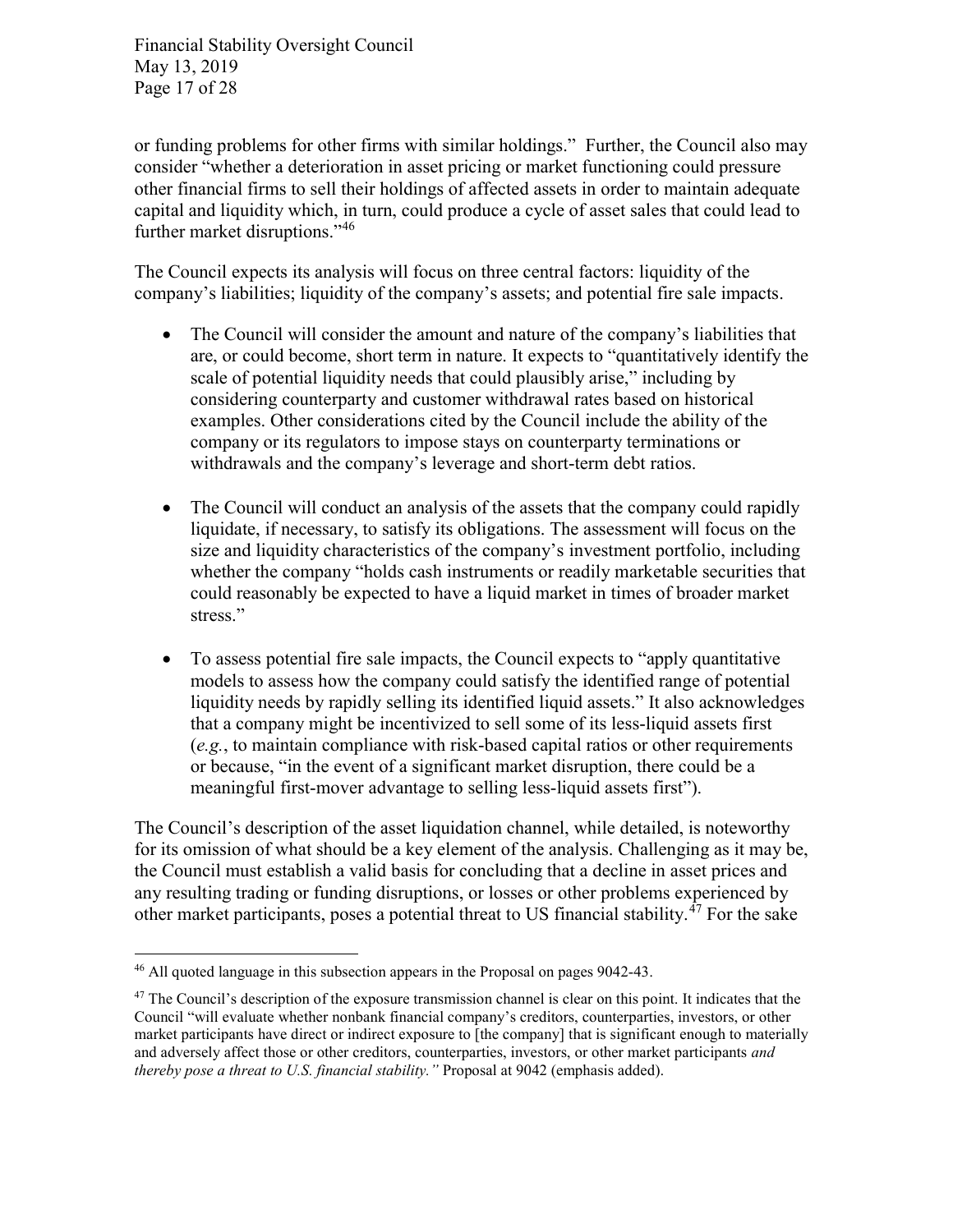Financial Stability Oversight Council May 13, 2019 Page 18 of 28

 $\overline{a}$ 

of clarity, we recommend that the Council incorporate the prospect of a financial stability threat into its description of the asset liquidation channel.

Of the three transmission channels proposed by the Council, analyzing the transmission of risk through the "asset liquidation" channel will be the most challenging. It is unlike an analysis under the exposure channel, where the Council could attempt to map a company's exposures to other market participants by examining its financial contracts. And it is unlike an analysis under the critical function or service channel, where the Council can evaluate the company's market share for particular services and the ability of substitutes to perform those services. Instead, an analysis under the asset liquidation channel will be heavily dependent upon the assumptions and models used. Further, if the Council's assumptions are not grounded in historical experience and do not reflect the "institutional details" of the company being evaluated, the credibility of the analysis may be compromised.

To illustrate these challenges, we draw on our work relating to similar "asset liquidation" analyses in the regulated fund context.

In mid-2017, the Bank of England (BoE) published a paper detailing results from a simulation model intended to stress-test open-end investment funds.<sup>48</sup> It suggested that under "severe but plausible" assumptions, investors could redeem so heavily from such funds during a period of market stress that they could cause "dislocations" in corporate bond markets. The BoE solicited feedback on its analysis, which it acknowledged was a pilot step and "incomplete exercise." In reviewing the paper, ICI economists noted that the simulation model appears to have assumed that bond fund flows cause bond market returns to move, effectively driving its results. It is true that bond fund flows are *correlated* with bond market returns, but correlation and causation are not the same. In this case, the assumption of causation is not supported by empirical evidence. And, a range of other papers have suggested that the correlation between bond fund flows and bond market returns arises primarily from investors' reaction to bond returns, rather than vice versa. ICI recommended that the BoE examine how the results of its simulation would change using this new assumption.<sup>49</sup>

As the Council will recall, ICI raised similar concerns about the assumption underlying the Council's statements in 2016 that outflows from mutual funds, particularly those invested

<sup>&</sup>lt;sup>48</sup> Yuliya Baranova, Jamie Coen, Pippa Lowe, Joseph Noss and Laura Silvestri, Simulating stress across the financial system: the resilience of corporate bond markets and the role of investment funds, Financial Stability Paper No. 42, Bank of England (July 2017), available at https://www.bankofengland.co.uk/- /media/boe/files/financial-stability-paper/2017/simulating-stress-across-the-financial-system-resilience-ofcorporate-bond-markets.

<sup>&</sup>lt;sup>49</sup> For a more fulsome explanation, see Sean Collins, Simulating a Crisis, ICI Viewpoints (Aug. 15, 2017), available at https://www.ici.org/viewpoints/view\_17\_boe.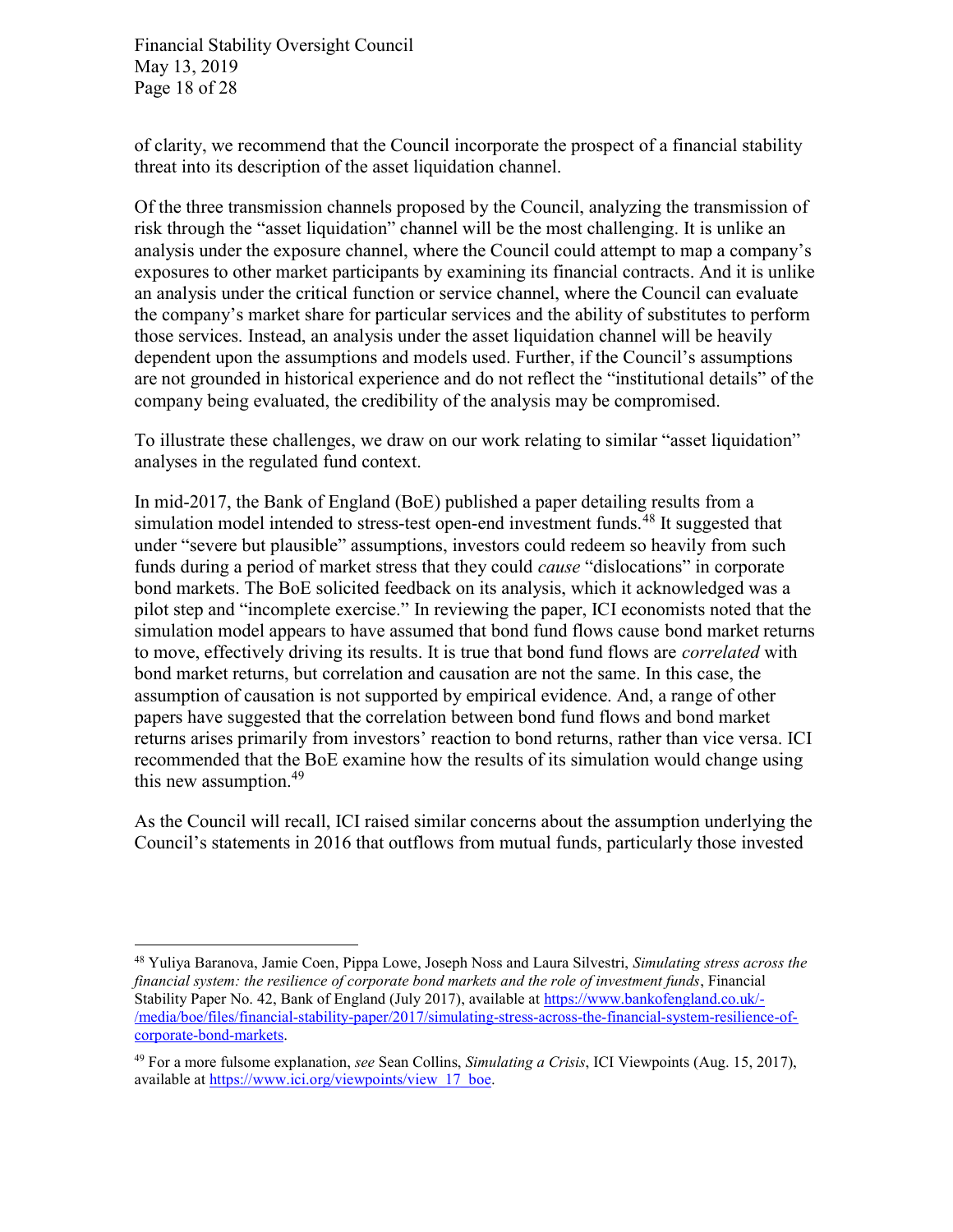Financial Stability Oversight Council May 13, 2019 Page 19 of 28

 $\overline{a}$ 

in less liquid assets, could "cause fund distress, *and hence* broader stress."<sup>50</sup> To underscore the importance of rigorous empirical analysis, ICI undertook a case study to explore FSOC's concerns about the prospect of destabilizing redemptions from mutual funds invested in less liquid assets. Using publicly available data about high-yield bond funds and their experience from early 2014 to early 2016 (a period that included significant stress in the high-yield bond market), ICI's chief economist tested the predictions about destabilizing redemptions that had been suggested by the Council and by other policymakers and academics. Contrary to those predictions, the data show that investors were purchasing (as well as selling) shares in high-yield bond funds, and in the underlying bonds, during this period of market stress. Moreover, on a net basis, trading volumes of high-yield bonds actually rose when the high-yield bond market was under the greatest degree of stress. We submitted this analysis to the Council and urged it to reexamine its hypotheses about mutual funds in accordance with ICI's findings.<sup>51</sup>

In a more recent analysis, the Council appeared to put greater weight on empirical evidence, a development we were pleased to see. In its 2017 decision to rescind the designation of American Insurance Group (AIG), the Council re-examined its theory that if AIG ever came under financial distress, "there could be a forced, rapid liquidation of a significant portion of AIG's assets as a result of [insurance] policyholder surrenders or withdrawals that could cause significant disruptions to key markets, including corporate debt and asset-backed securities markets." In determining to rescind AIG's designation, the Council reconsidered that view. Based upon "additional consideration of incentives and disincentives for retail policyholders to surrender policies, including analysis of historical evidence of retail and institutional investor behavior," the Council determined that there was "not a significant risk that asset liquidation by AIG would disrupt trading in key markets or cause significant losses or funding problems for other firms with similar holdings."<sup>52</sup>

The decision to rescind AIG's designation was a matter of some controversy. Regrettably, that controversy distracted attention from the Council's willingness to refine—and improve—its analysis. The result is much more defensible from an analytical perspective.

<sup>52</sup> See Notice and Explanation of the Basis for the Financial Stability Oversight Council's Rescission of its Determination Regarding American International Group, Inc. (Sept. 29, 2017), available at https://www.treasury.gov/initiatives/fsoc/news/Documents/American%20International%20Group%20Inc%2 0Rescission.pdf. For further detail, see Sean Collins, Applying Evidence to Theories on Regulated Funds, ICI Viewpoints (Oct. 12, 2017), available at https://www.ici.org/viewpoints/view\_17\_fsoc\_aig.

<sup>50</sup> FSOC, Update on Review of Asset Management Products and Activities (April 18, 2016) at 7 (emphasis added), available at:

https://www.treasury.gov/initiatives/fsoc/news/Documents/FSOC%20Update%20on%20Review%20of%20 Asset%20Management%20Products%20and%20Activities.pdf.

<sup>&</sup>lt;sup>51</sup> See Letter from Paul Schott Stevens, President & CEO, ICI, to FSOC, dated July 18, 2016 (commenting on FSOC Update on Review of Asset Management Products and Activities), and accompanying analysis in Appendix B to the letter, available at https://www.ici.org/pdf/16 ici fsoc\_ltr.pdf.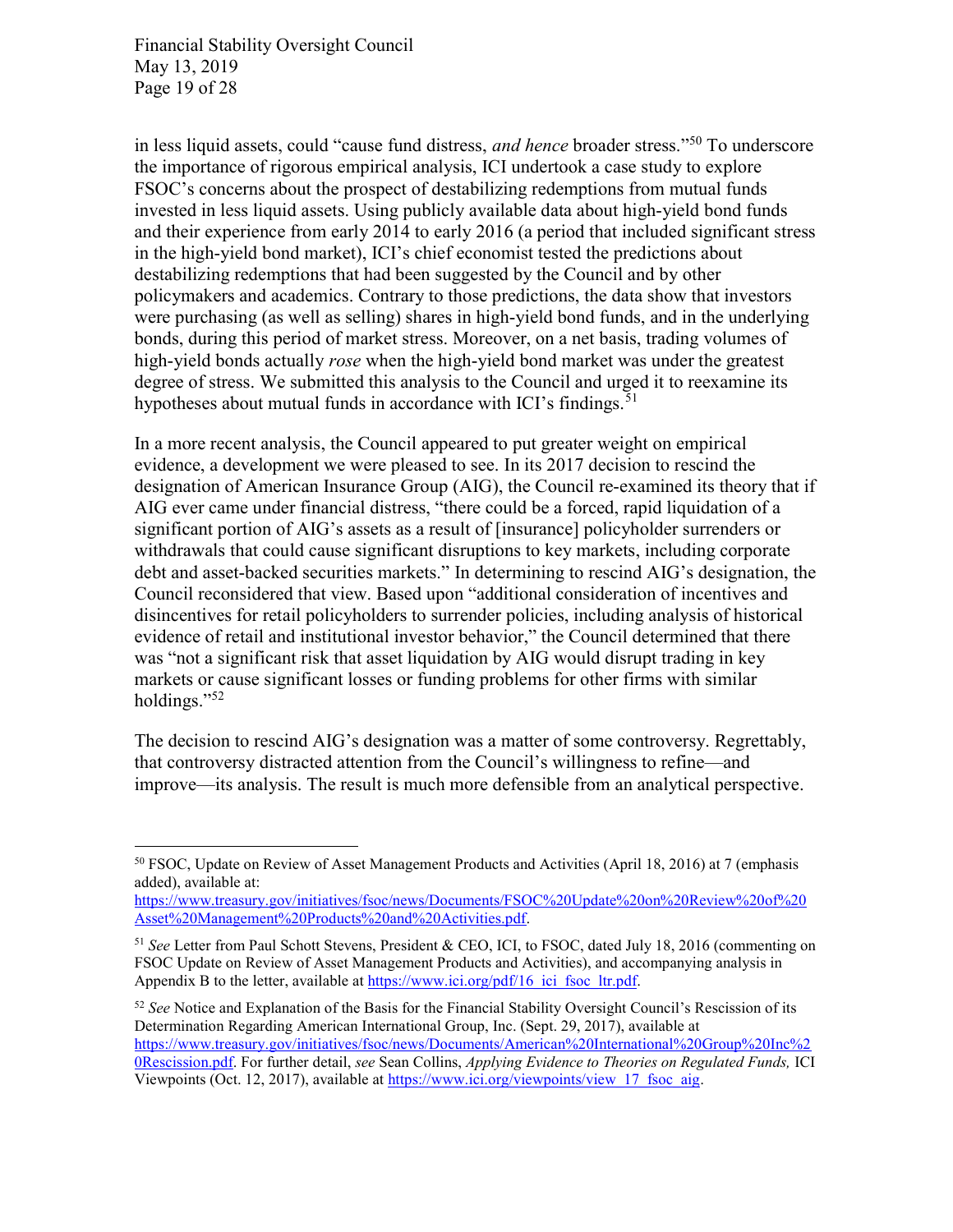Financial Stability Oversight Council May 13, 2019 Page 20 of 28

This is very important, because precise and accurate analysis is essential to sound policy outcomes.

As a "takeaway" from the improved AIG analysis, and consistent with Treasury's recommendations, we suggest that FSOC incorporate into its analysis of fire sale risk consideration of the likelihood that fire sales would occur, taking into account potential mitigating factors such as daily marking to market of the company's assets, the prospect of capital gains taxes, the characteristics and behavior patterns of the company's customer base, and historical precedent. Relatedly, the Council must take care in its analysis not to conflate market risk with systemic risk. For example, asset sales could cause prices to fall, and some market participants might suffer losses as a result, but that would not necessarily raise financial stability concerns. Our recommendation above should help avoid this problem by focusing the Council on the bottom line issue—*i.e.*, whether risks that plausibly could materialize through the asset liquidation channel, if any, pose a financial stability threat.

As additional ways to help foster credible analysis—specifically with regard to the asset liquidation channel but also more generally—the Council should consider the following.

- Ensure a key or leading role for staff of the primary regulator on the analytical team, to help ensure that the analysis of the company reflects relevant historical experience and correct institutional details.
- $\bullet$  Similar to the engagement that led to the process reforms issued in early 2015,<sup>53</sup> FSOC or staff could solicit input from economists and analysts in industry and academia on how to best to conduct these types of analyses. A forum where views, analyses, and results can be openly shared and discussed likely would be most helpful.

#### c. Critical Function or Service Transmission Channel

 The Proposed Guidance describes the Council's approach to evaluating the potential for a nonbank financial company "to become unwilling or unable to provide a critical function or service that is relied upon by market participants and for which there are no ready substitutes."<sup>54</sup> It explains that "substitutability" is intended to capture both  $(1)$  "the extent" to which other firms could provide similar financial services in a timely manner at a similar price and quantity" if the company withdraws from a particular market and (2) situations in which the company is "the primary or dominant provider of services in a market that the Council determines to be essential to U.S. financial stability."

<sup>53</sup> See supra note 23.

<sup>54</sup> All quoted language in this subsection appears in the Proposal on pages 9043-44.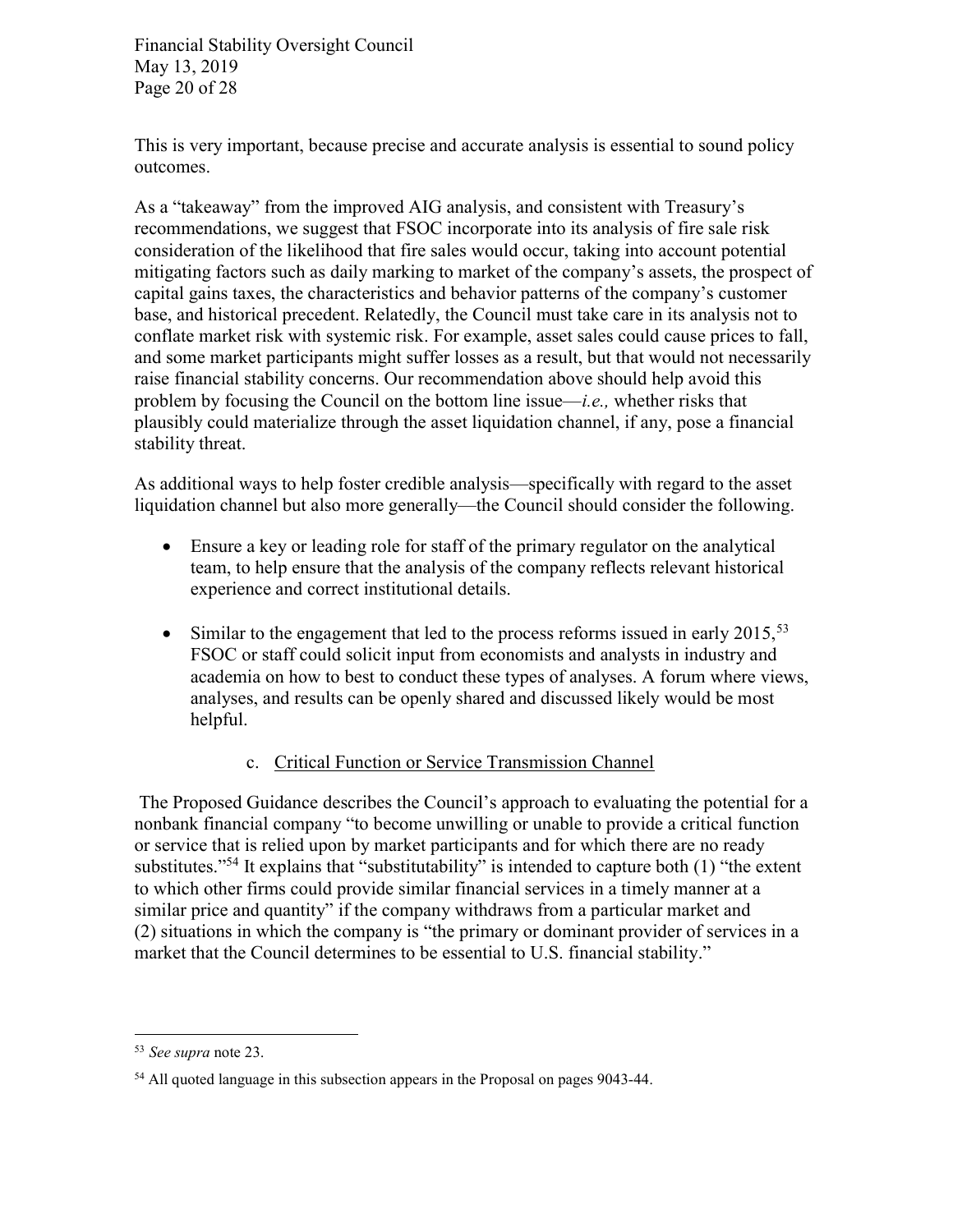Financial Stability Oversight Council May 13, 2019 Page 21 of 28

ICI concurs that substitutability issues are worthy of regulatory attention, because of the potential impact of a service disruption on market participants or market functioning. The Council should be careful, however, not to conflate market disruption with systemic risk. As with the other channels, the Council must establish a valid basis for concluding that the company's non-provision of a critical function or service poses a potential threat to US financial stability.<sup>55</sup> Accordingly, the Council's description of the critical function or service transmission channel should incorporate the prospect of a financial stability threat.

## 2. Complexity and Resolvability

The Proposed Guidance includes an expanded discussion of the potential relevance of a nonbank financial company's complexity, opacity, or resolvability when FSOC is evaluating whether the company could pose a threat to US financial stability. While focusing primarily on the possibility that these characteristics could aggravate risks, the Proposed Guidance also appropriately acknowledges that these characteristics (or lack thereof) could *mitigate* the potential for the company to pose a financial stability threat. Further, it describes specific factors that FSOC may consider in assessing (1) the complexity of a nonbank financial company's legal, funding, and operational structure, and (2) any obstacles to the company's rapid and orderly resolution.

ICI agrees that considerations related to a company's complexity, opacity, and resolvability belong in the mix of FSOC's areas of analysis—and should be viewed from both sides (i.e., as potential risk-mitigating or risk-aggravating factors). We also welcome the increased transparency the Proposed Guidance provides around the factors that may inform FSOC's evaluation.

The Preamble indicates that "the Council will consult with the company's primary financial regulatory agency (if any) when assessing the company, including regarding the company's resolvability, complexity, and the likelihood of its material financial distress."<sup>56</sup> Such consultation makes good sense, as the primary regulator likely can provide relevant expertise and useful perspective, including on the importance (or lack thereof) of specific factors to the analysis in the context of a particular company. We recommend, therefore, that FSOC make explicit in the guidance its intention to consult the primary regulator on these matters.

## 3. Existing Regulatory Scrutiny

FSOC's current guidance provides in part that the Council "will consider the extent to which nonbank financial companies are already subject to regulation, including the consistency of that regulation across nonbank financial companies within a sector, across different sectors, and providing similar services, and the statutory authority of those

<sup>&</sup>lt;sup>55</sup> See supra note 47 and accompanying text.

<sup>56</sup> Proposal at 9035.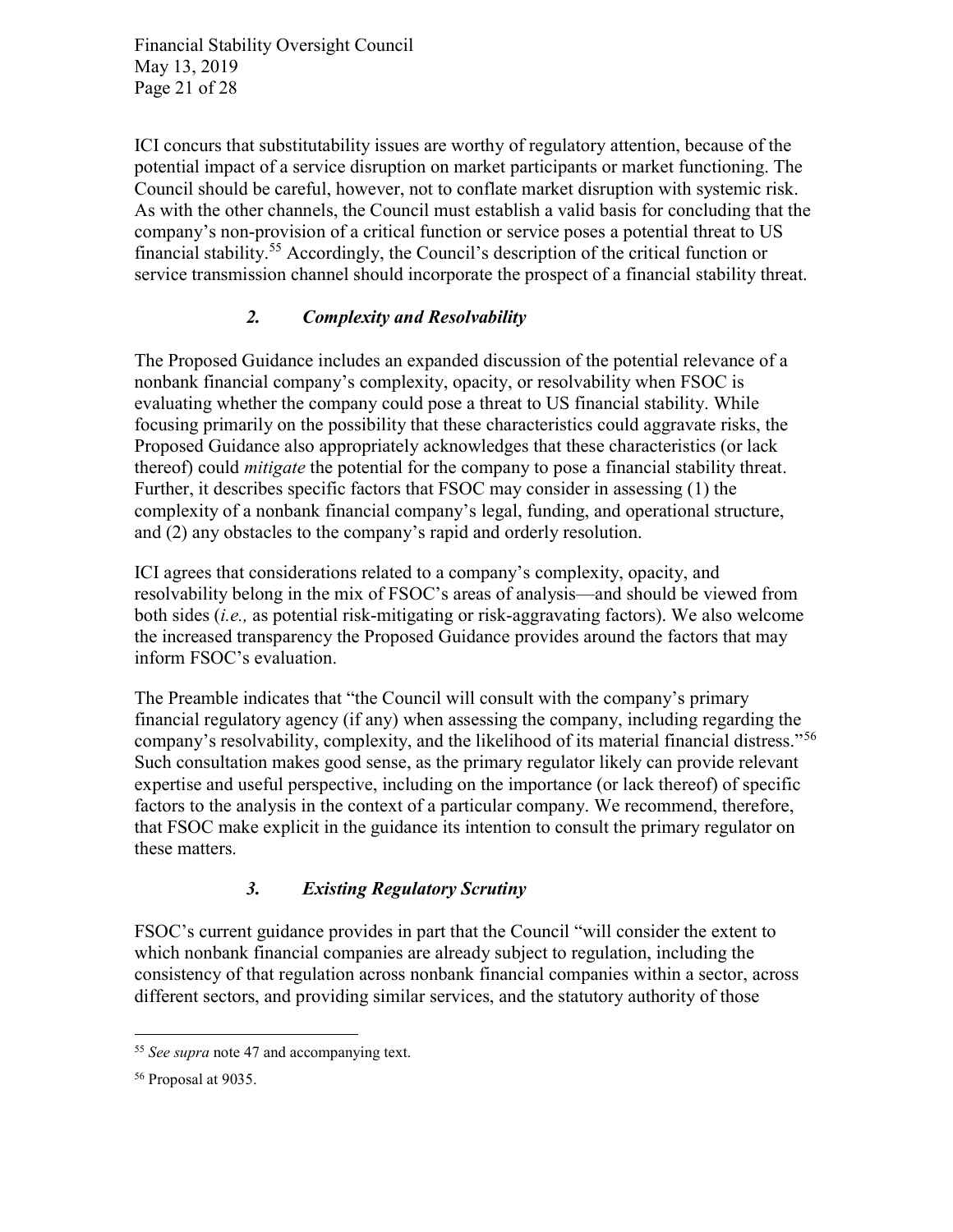Financial Stability Oversight Council May 13, 2019 Page 22 of 28

regulators."<sup>57</sup> The Proposed Guidance revises the description of what FSOC will consider, helpfully clarifying that FSOC's focus will be on "the extent to which existing regulation of the company has mitigated the potential risks to financial stability identified by the Council."<sup>58</sup>

The examples of factors to be considered reflect useful refinements that should lead to appropriately targeted analysis. For instance, the Council will consider "[t]he extent to which the company's primary financial regulator has imposed risk-management standards such as capital, liquidity, and reporting requirements, as relevant to the type of company."<sup>59</sup> These changes will help direct FSOC's attention toward pertinent regulatory considerations. Importantly, it also contemplates that FSOC's analysis needs to take into account differences among different types of nonbank financial companies.

#### 4. Benefits and Costs of Determination

ICI strongly supports the addition to FSOC's analytic framework of a new section contemplating that FSOC will evaluate the expected benefits and costs of a nonbank SIFI designation. The Treasury Report recommended that FSOC add consideration of benefits and costs to its analysis, while harboring no illusions about the challenges involved. $60$ Treasury offered two compelling reasons why FSOC should conduct such analysis, despite its challenges:

- The analytical discipline of weighing costs against benefits—and quantifying those impacts to the extent feasible—improves the quality of administrative decisionmaking and ensures that agencies take account of the relevant trade-offs and alternatives; and
- Agency action is appropriate only if it does more good than harm, and there can be no confidence on that point unless the Council weighs the costs and benefits of its actions.<sup>61</sup>

<sup>57</sup> 77 Fed. Reg. 21660.

<sup>58</sup> Proposal at 9044.

 $59$  *Id.* (emphasis added). Under FSOC's existing guidance, the Council reviews "whether existing regulators" have the ability to impose detailed and timely reporting obligations, capital and liquidity requirements." FSOC, Authority to Require Supervision and Regulation of Certain Nonbank Financial Companies, 77 Fed. Reg. 21637, 21660.

 $60$  Treasury Report at 27 (stating that "[f]inancial stability benefits may be difficult to quantify, and some of the costs may be difficult to forecast with precision."). The Proposed Guidance likewise acknowledges these and other likely challenges and limitations.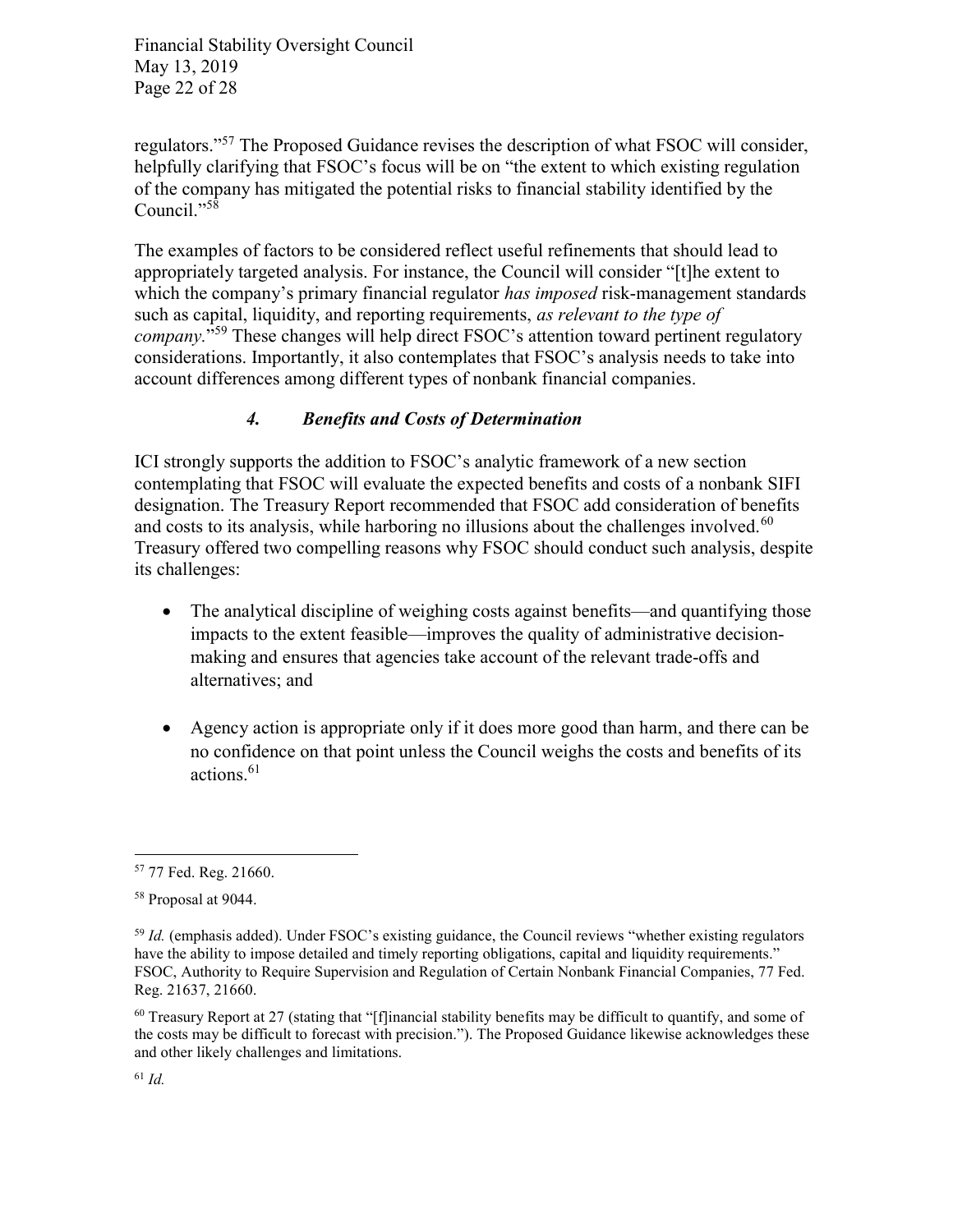Financial Stability Oversight Council May 13, 2019 Page 23 of 28

We think these points are unassailable.<sup>62</sup> They reflect principles for a sound regulatory process that both Republican and Democratic presidential administrations have embraced. For example, in a 1993 executive order on regulatory planning and review directed to federal agencies, the Clinton Administration stated as part of its regulatory philosophy that:

In deciding whether and how to regulate, agencies should assess all costs and benefits of available regulatory alternatives, including the alternative of not regulating. Costs and benefits shall be understood to include both quantifiable measures (to the fullest extent that these can be usefully estimated) and qualitative measures of costs and benefits that are difficult to quantify, but nevertheless essential to consider.  $63$ 

The executive order also directed federal agencies to adhere to certain principles (to the extent permitted by law and where applicable), including: "Each agency shall assess both the costs and the benefits of the intended regulation and, recognizing that some costs and benefits are difficult to quantify, propose or adopt a regulation only upon a reasoned determination that the benefits of the intended regulation justify its costs."<sup>64</sup>

In a similar vein, we concur with the Council's observation that determining whether the expected benefits of designation justify the expected costs "is necessary to ensure that the Council's actions are expected to provide a net benefit to U.S. financial stability and are consistent with thoughtful decision making."<sup>65</sup> For these reasons, it is entirely appropriate for the Council to commit that it will designate a nonbank financial company as a SIFI "only if the expected benefits to financial stability from Federal Reserve supervision and prudential standards justify the expected costs that the determination would impose."<sup>66</sup>

 $62$  They align closely with views ICI has expressed on previous occasions. See, e.g., Stevens 2015 Testimony (indicating that consideration of costs and benefits of designation would put FSOC decision making on a par with Administrative Procedure Act requirements for significant rulemakings and Obama Administration executive orders regarding rulemaking processes). See also Letter to Elizabeth Murphy, Secretary, Securities and Exchange Commission from Paul Schott Stevens, President & CEO, ICI, dated Oct. 6, 2011, at 5-6, available at https://www.ici.org/pdf/25545.pdf. That letter discusses cost-benefit analysis as a component of retrospective reviews of regulation, as called for by Executive Order 13579, Regulation and Independent Regulatory Agencies (July 11, 2011), 76 Fed. Reg. 41585 (July 14, 2011).

<sup>63</sup> Executive Order 12866, Regulatory Planning and Review (Sept. 30, 1993), 58 Fed. Reg. 51735 (October 4, 1993).

<sup>&</sup>lt;sup>64</sup> Id. See also Executive Order 13563, Improving Regulation and Regulatory Review (Jan. 18, 2011), 76 Fed. Reg. 3821 (Jan. 21, 2011) (supplementing and reaffirming the principles set forth in Executive Order 12866); Executive Order 13772, Core Principles for Regulating the United States Financial System (Feb. 3, 2017), 82 Fed. Reg. 9965 (Feb. 8, 2017) (calling for "more rigorous regulatory impact analysis" and for "mak[ing] regulation efficient, effective, and appropriately tailored").

<sup>65</sup> Proposal at 9044 (citation omitted).

<sup>66</sup> Id.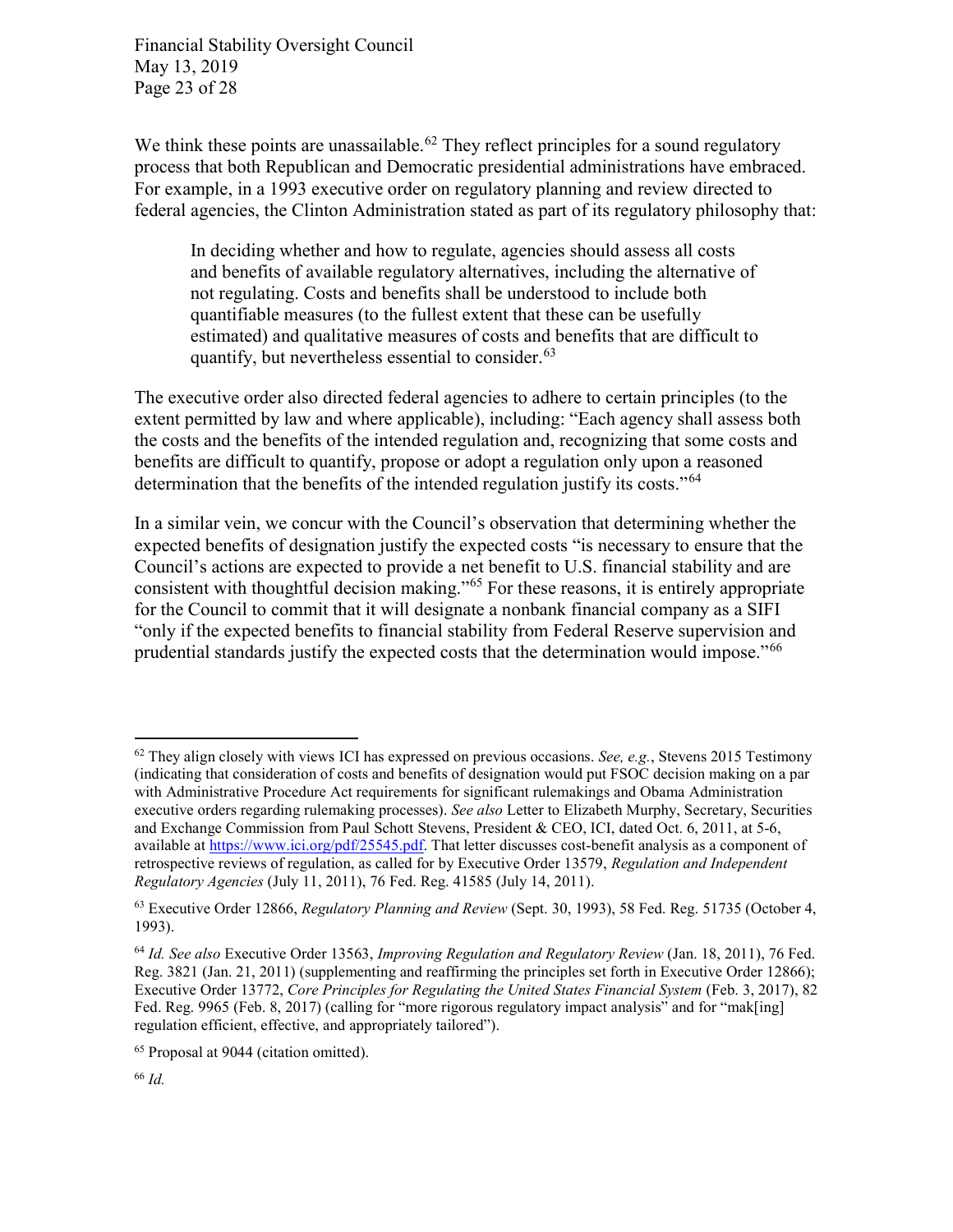Financial Stability Oversight Council May 13, 2019 Page 24 of 28

Like Treasury and the Council, ICI recognizes that evaluating the expected benefits and costs of designation will not be easy.<sup>67</sup> FSOC will need to assess benefits and costs not only to the company under review but also to the financial system and the economy. Yet, if conducted in good faith using the most accurate and reliable inputs available (and with transparency about limitations), this analysis will make a positive contribution to the soundness of FSOC's process.

### 5. Likelihood of Material Financial Distress

ICI also supports clarifying that FSOC's analysis will include assessing the likelihood of a nonbank financial company's material financial distress. The Treasury Report noted uncertainty among stakeholders regarding whether the Council intended, under its current guidance, to assess this factor. Treasury recommended revising the guidance to provide clearly for such assessment as part of the analytic framework for designations, commenting that "[s]ound risk regulation requires consideration of not only the impact of an identifiable risk, but also the likelihood that the risk will be realized."<sup>68</sup> Treasury further observed that "[m]aterial financial distress at a nonbank financial company does not pose a threat to U.S. financial stability if the company will not experience material financial distress."<sup>69</sup>

Citing this same premise, the Proposed Guidance provides that as part of the assessment of the overall impact of a Council determination for any company under review under the First Determination Standard,<sup>70</sup> the Council will assess the likelihood of the company's material financial distress. The Proposed Guidance provides examples of quantitative and qualitative factors the Council may consider. It acknowledges the difficulty of accurately forecasting firm failures and describes how the Council will conduct the assessment in cases in which it is not possible to quantify the likelihood of material financial distress.

ICI recognizes that accurately assessing the likelihood of a nonbank financial company's material financial distress involves challenges. As with consideration of benefits and costs, however, this exercise will add value to FSOC's analysis. We agree with Treasury's observation that even though FSOC already looks at some factors that relate to the likelihood of distress, "a distinct evaluation of the factors that may lead to a firm's failure—and factors that mitigate those risks—will make the designation process more

 $67$  We note that just because some benefits and costs do not lend themselves to precise quantification does not mean they are negligible. A thorough assessment of qualitative benefits and costs—even if just through a discussion—will be necessary for FSOC principals to understand the full net impact of a proposed designation.

<sup>68</sup> Treasury Report at 26 (citation omitted).

<sup>69</sup> Id. at 27.

<sup>70</sup> See supra note 43.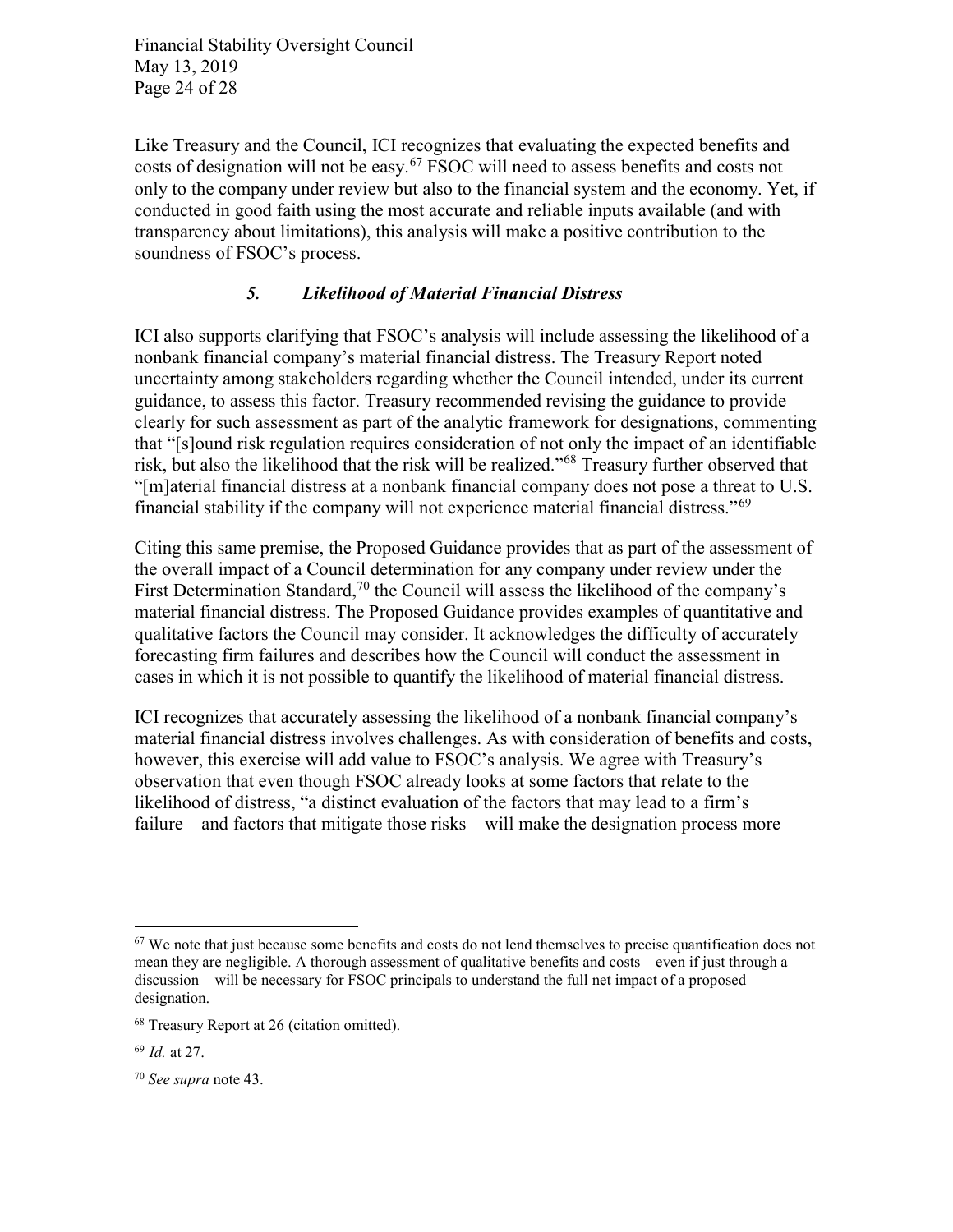Financial Stability Oversight Council May 13, 2019 Page 25 of 28

empirically grounded and focused on realizable risks."<sup>71</sup> Accordingly, we view this assessment as a procedural improvement, not a procedural barrier.

### D. Other Process Improvements: SIFI Determinations and Annual **Reevaluations**

Below, we discuss certain procedural elements of the Council's processes for considering the designation of a nonbank financial company as a SIFI, as well as reevaluating on an annual basis any such designation. We highlight the benefits of changes FSOC proposes and make recommendations for further improvements. Our comments address the following topics in turn: identification of a company for review; enhanced engagement with the company; enhanced engagement with regulators; hearing procedures; and the annual reevaluation process.

## 1. Identification of a Company for Review

The Proposed Guidance would eliminate from FSOC's process current "Stage 1," which entails the application of a set of uniform quantitative metrics as an initial screening mechanism to help identify nonbank financial companies for review.<sup>72</sup> We agree that this change is consistent with the decision to prioritize an activities-based approach.

The Proposed Guidance specifies that a decision to commence review of an individual company will be the subject of a vote of the Council or its Deputies Committee. A vote requirement at this pivotal juncture is appropriate to ensure accountability. Further, the decision will be governed by the threshold considerations set forth in the Proposed Guidance.<sup>73</sup> We recommend that, consistent with the spirit of the Proposed Guidance and the highly consequential nature of any such decision for the company at issue, the Proposed Guidance require a vote by FSOC principals.

# 2. Enhanced Engagement with the Company

The Proposed Guidance appropriately contemplates extensive engagement with a company under review in Stage 1. To begin this engagement, consistent with the 2015 Supplemental Procedures, the Council will provide a notice to any nonbank financial company under review in Stage 1. We support codifying this step and recommend that the Proposed Guidance further indicate that the notice will specify why the company was selected for review. This information could foster more productive discussions between the Council and the company from the start, including discussions in which staff of Council members and member agencies explain the key risks they have identified.

 $\overline{a}$  $71$  Id.

<sup>&</sup>lt;sup>72</sup> As a result, the Proposed Guidance would condense the current three-stage process into two stages.

<sup>73</sup> See supra notes 35-36 and accompanying text.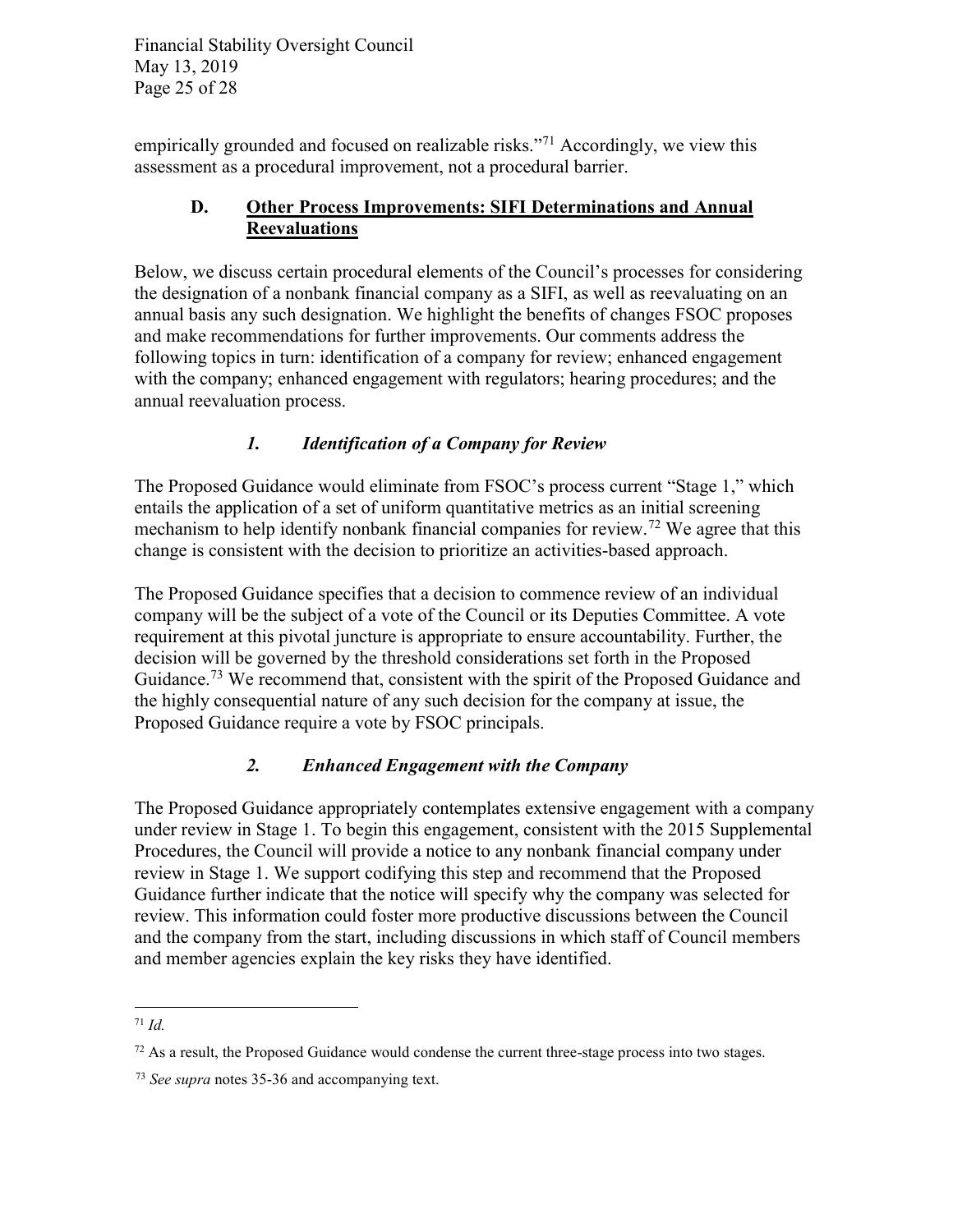Financial Stability Oversight Council May 13, 2019 Page 26 of 28

In addition, the company will need to know why it was selected for review if it intends to take advantage early on of the opportunity to "submit to the Council any information it deems relevant to the Council's evaluation."<sup>74</sup> Our recommendation would better position the company to provide relevant information, consistent with the goal of helping ensure that the Council makes decisions "based on a diverse array of data and rigorous analysis."<sup>75</sup>

The Proposed Guidance describes opportunities for a company under review to meet with Council staff at various points in the process. We recommend that the Proposed Guidance clarify that nothing would prohibit Council members from accepting a request to meet with a company during the course of a review. We believe that there should be no confusion, as has been the case in the past, about the appropriateness or propriety of such meetings.

The Preamble cites another important benefit of making the company aware of the potential risks the Council has identified during its preliminary review. Such engagement is intended to give the company more information and tools to mitigate those risks prior to any Council designation, thus providing a pre-designation off-ramp in Stage 1 before subjecting the company to more detailed analysis in Stage 2. We suggest that FSOC incorporate the pre-designation off-ramp concept into the Proposed Guidance. The Council could draw from the more detailed descriptions in both the Preamble and the Proposed Guidance of the post-designation off-ramp opportunity the Council intends to provide during the annual reevaluation process.<sup>76</sup> In addition, the Proposed Guidance should make clear that a pre-designation off-ramp opportunity might also be appropriate for Stage 2 (when the company will have notice of any specific aspects of its operations or activities that are the primary focus of the evaluation).

It bears emphasizing that with these recommendations we are not calling for additional, more time-consuming "process." We simply are encouraging the Council to make even more explicit its willingness to entertain all paths to mitigating systemic risk concerns.

#### 3. Enhanced Engagement with Regulators

The Proposed Guidance contains helpful discussion of expected interactions between the Council and a company's primary regulator during Stage 1, including the Council's plan to "actively solicit the regulator's views regarding risks at the company and potential mitigants."<sup>77</sup> We agree with Treasury's assessment that such engagement "can help the Council understand the plausibility of theoretical risks at the company."<sup>78</sup>

<sup>74</sup> Proposal at 9046.

<sup>75</sup> Id. at 9036.

<sup>&</sup>lt;sup>76</sup> See discussion of the annual reevaluation process below.

<sup>77</sup> Proposal at 9046.

<sup>78</sup> Treasury Report at 32.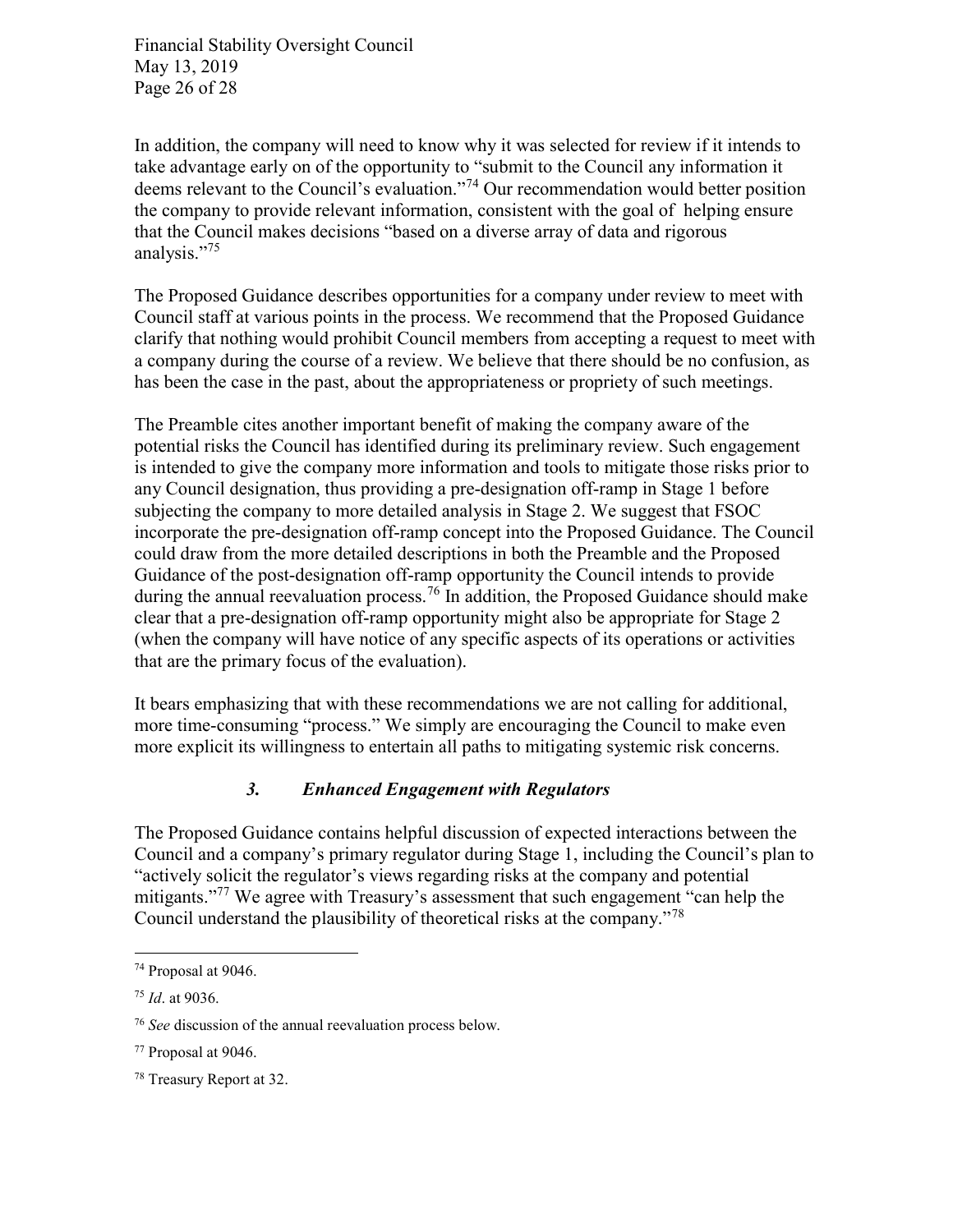Financial Stability Oversight Council May 13, 2019 Page 27 of 28

As mentioned above in the discussion of the asset liquidation transmission channel, we suggest that FSOC consider indicating in the guidance that staff of the company's primary regulator will serve in a key or leading role on the analytical team. Assigning such a role to staff of the primary regulator will help ensure that FSOC benefits as much as possible from the primary regulator's experience and expertise.

The Proposed Guidance indicates that FSOC will continue to encourage the regulator to address risks while the Council is evaluating the company. This underscores that the process is a dynamic one and that all regulatory solutions are being explored.

### 4. Hearing Procedures

As indicated in the Proposed Guidance, the Dodd-Frank Act entitles a nonbank financial company to request a hearing to contest a proposed designation. The procedures for such hearings also are the subject of a Council rule and hearing procedures the Council has published on its website.

The Proposed Guidance states that "[i]n light of the short statutory timeframe for conducting a hearing, and the fact that the purpose of the hearing is to benefit the company, if a company requests that the Council waive the statutory deadline for conducting the hearing, the Council may do so in appropriate circumstances.<sup>"79</sup> We welcome the addition of this policy, which could help foster more meaningful engagement between the company and FSOC principals during the hearing process. As the Treasury Report observed, "additional time would give the company a better opportunity to understand and respond to the Council's written analysis in the proposed designation."<sup>80</sup>

We recommend that the Council also incorporate in the Proposed Guidance two changes to its hearing procedures based on the 2015 Supplemental Procedures—thus codifying current practice. First, the Proposed Guidance should indicate that the Council intends to grant a company's timely request for an oral hearing.<sup>81</sup> Second, the Proposed Guidance should specify that the Council intends to grant a company's timely request that such oral hearing be conducted by the members of the Council (rather than staff).<sup>82</sup>

<sup>79</sup> Proposal at 9047.

<sup>80</sup> Treasury Report at 30.

 $81$  The hearing procedures indicate that the decision to grant an oral hearing is at the Council's sole discretion. FSOC, Hearing Procedures for Proceedings Under Title I or Title VIII of the Dodd-Frank Wall Street Reform and Consumer Protection Act, available at https://www.treasury.gov/initiatives/fsoc/designations/Documents/Hearing%20Procedures%20for%20Procee dings%20under%20Title%20I%20or%20Title%20VIII%20of%20DFA.pdf, at 3.

 $82$  The hearing procedures provide that the Council may delegate this function to "representatives." Id. at 5.